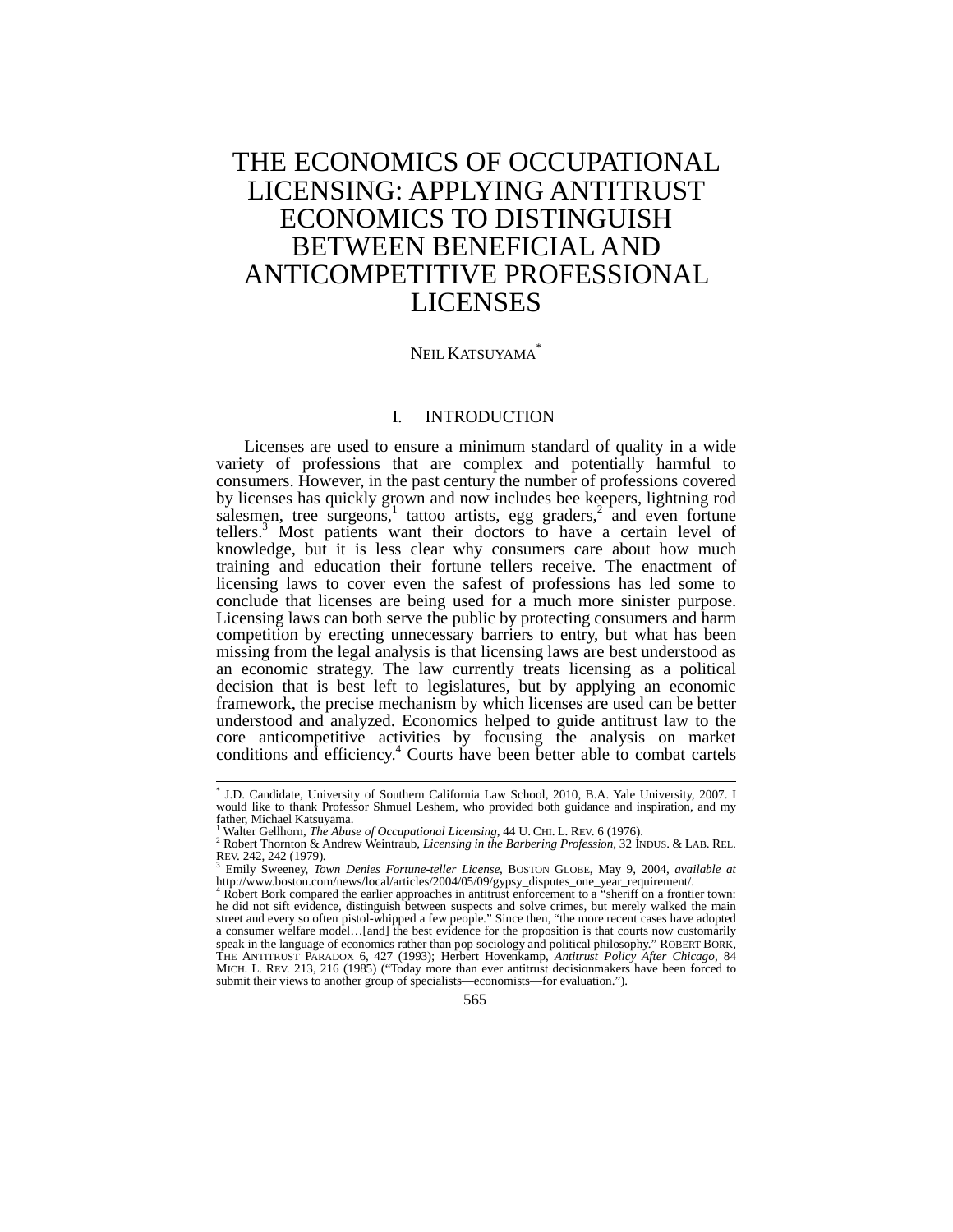once they stopped looking for letters expressing an intent to collude and started looking at the elasticity of demand and market concentration.<sup>5</sup> The same transition is necessary in approaching licensing laws. Traditionally courts have focused on whether a given licensing requirement is rationally connected to the skills necessary to perform the occupation being regulated. Economics can explain precisely how licenses operate as an anticompetitive mechanism, why licenses facilitate consumer welfare, and when each of these effects will be more pronounced. With greater emphasis on the market conditions surrounding licenses, it will become easier to know what kind of evidence is relevant to assessing the costs and benefits of a given licensing regulation.

Part II will explain the current legal standards under which licenses are reviewed. Licensing laws have been challenged as a violation of the Fourteenth Amendment's Due Process Clause and the Sherman Antitrust Act. Current law requires courts to be deferential to the decisions of legislatures. This reluctance to scrutinize licensing laws has allowed both beneficial and anticompetitive laws to persist.

Part III will compare licensing laws with cartels to assess the anticompetitive nature of licenses. Their similarities and differences highlight why licenses are an attractive means for artificially raising prices and harming competitors. Licensing laws can create many of the profit raising effects of cartels but are not subject to the same limitations.

Part IV will focus on the circumstances in which licensing laws can be beneficial to the consumer. In the absence of licenses, both professionals and consumers may be harmed by informational asymmetry. Generally, the reputations of professionals will provide consumers with adequate information, but there are market conditions in which reputations do not provide the necessary information. In these cases, licensing is an invaluable tool in disseminating important information about quality, which protects both professionals and consumers.

Part V will explain how the economic analysis discussed in parts III and IV can be used to inform and modify the current standards under which licenses are reviewed. By isolating the economic conditions where licensing is most subject to abuse and where it is most helpful, a new systematic standard can be developed that is better able to spot bad licensing practices. Licenses are most beneficial when information asymmetry is high, and licenses can be most abused when demand is inelastic and there are few competitors at the time the licensing law was passed. Courts can use these market characteristics to develop a more focused method in reviewing the validity of licensing laws.

<sup>5</sup> John E. Lopatka & William H. Page, *Posner's Program for the Antitrust Division: A Twenty-Five Year Perspective*, 48 SMU L. REV. 1713, 1716–18 (1995). *See also* GEORGE STIGLER, MEMOIRS OF AN UNREGULATED ECONOMIST 165 (1988) ("The combination of the shift in attention to efficiency... has done much to weaken the arguments for an antitrust policy that seeks to deal with minor or transitory or (as in the case of vertical integration) erroneously identified monopolistic practices.").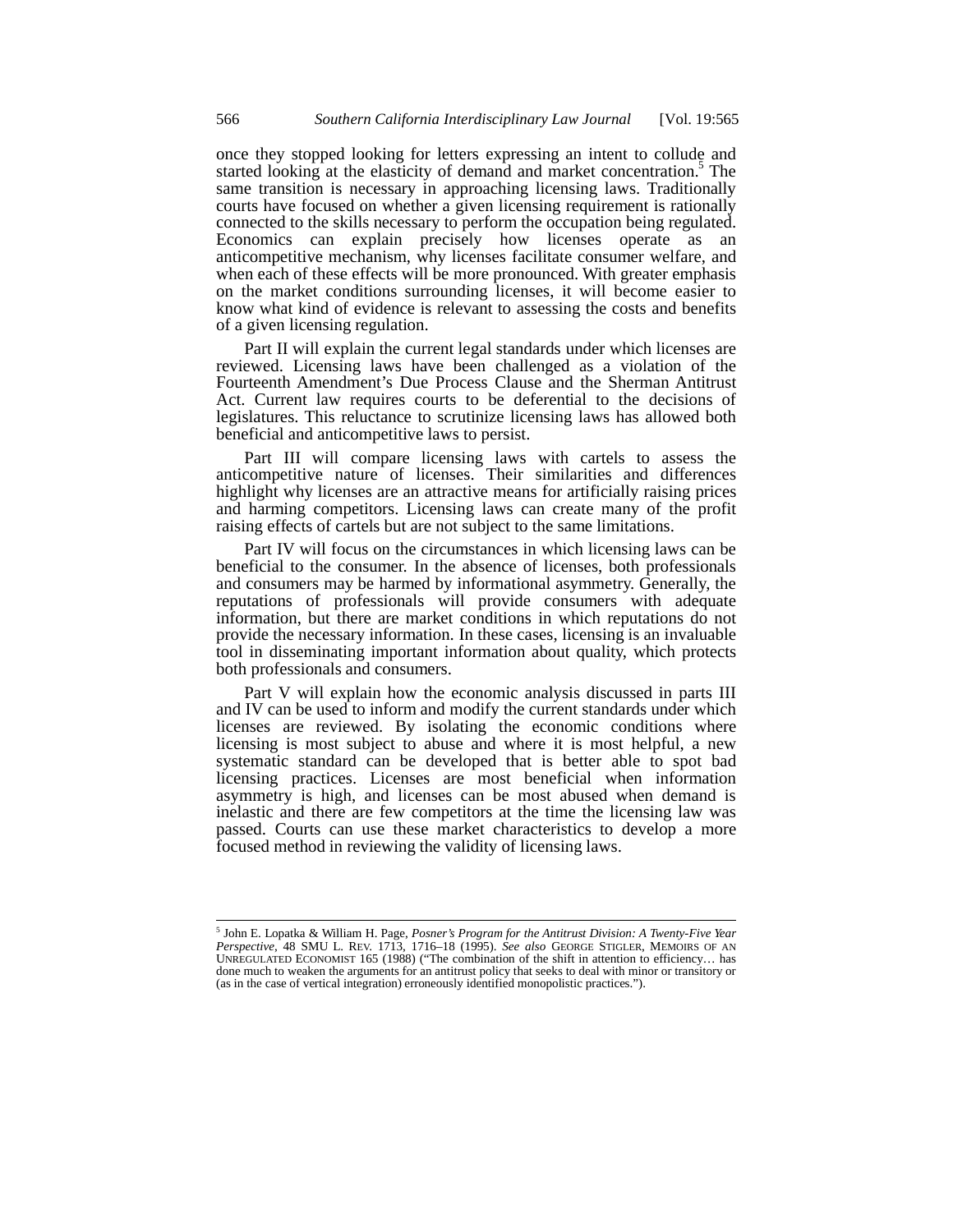# II. THE CURRENT LEGAL STANDARD

License applications can have any number of requirements, such as fitness of moral character, education, number of years as an apprentice, and examinations.<sup>6</sup> The requirements are usually set by a licensing board made up of members of the profession or by legislatures with significant input from current professionals.7 The two principle means through which licensing regulations have been challenged are the Fourteenth Amendment's Due Process Clause and the Sherman Antitrust Act. Licenses are challenged as a violation of due process when they restrict a person's ability to enter a profession for reasons that may be unrelated to that profession. The Fourteenth Amendment's Due Process Clause, though, has had limited reach in economic affairs because courts have tried to avoid the appearance of judicial activism. Arguments under the Sherman Act characterize lobbying for licenses as an attempt by a group of firms to restrain trade and fix prices. The Sherman Act, however, was primarily designed for private commercial activity and courts have been reluctant to apply it to state actions. After all, every regulation restrains trade, and applying the Sherman Act to all economic legislation would lead to endless litigation against states. Overall, constitutional and antitrust law arguments have had limited success in overturning licensing regulations.

#### A. THE FOURTEENTH AMENDMENT AND LICENSING

Licensing laws under the Due Process Clause are reviewed with a standard that is generally deferential to state legislatures. A rational basis standard is used and the key inquiry under this test is whether there is some rational connection between the regulation and a legitimate state purpose, such as health, morals, or safety.<sup>8</sup> It does not matter what reasoning underlies the legislative decision, as long as the effect could conceivably advance a legitimate purpose.<sup>9</sup> This means that as long as there is some connection to a state purpose, even if it is not the one the legislature originally intended, the court will end the analysis right there and uphold the law. The general position of deference was expressed in *Williamson v. Lee Optical* where the Court held that the state legislature "[m]ay exact a needless, wasteful requirement in many cases. But it is for the legislature, not the courts, to balance the advantages and disadvantages of the new requirement."<sup>10</sup> In *Barsky v. Board*<sup>11</sup> the Court applied a rational basis standard to a state licensing law and ruled that, "[t]he practice of medicine in New York is lawfully prohibited by the State except upon the conditions it imposes. Such practice is a privilege granted by the State under its substantially plenary power to fix the terms of admission."<sup>12</sup> Like other

<sup>6</sup> Irwin W. Silverman, L. T. Bennett, Jr. & Irvin Lechliter, *Control by Licensing over Entry into the Market*, 8 LAW & CONTEMP. PROBS. 234, 236–37 (1941). <sup>7</sup> Jonathan Rose, *Professional Regulation: The Current Controversy*, 7 LAW & HUM. BEHAV. 103, 105–

<sup>06 (1983).&</sup>lt;br>
Eved. Comme'ns Comm'n v. Beach Comme'ns, Inc., 508 U.S. 307, 314–15 (1993).

<sup>&</sup>lt;sup>9</sup> U.S. R.R. Ret. Bd. v. Fritz, 449 U.S. 166, 179 (1980).<br><sup>10</sup> Williamson v. Lee Optical of Okla., Inc., 348 U.S. 483, 487 (1955).<br><sup>11</sup> Barsky v. Bd. of Regents of the Univ. of the State of N.Y., 347 U.S. 442 (1954).<br><sup>12</sup>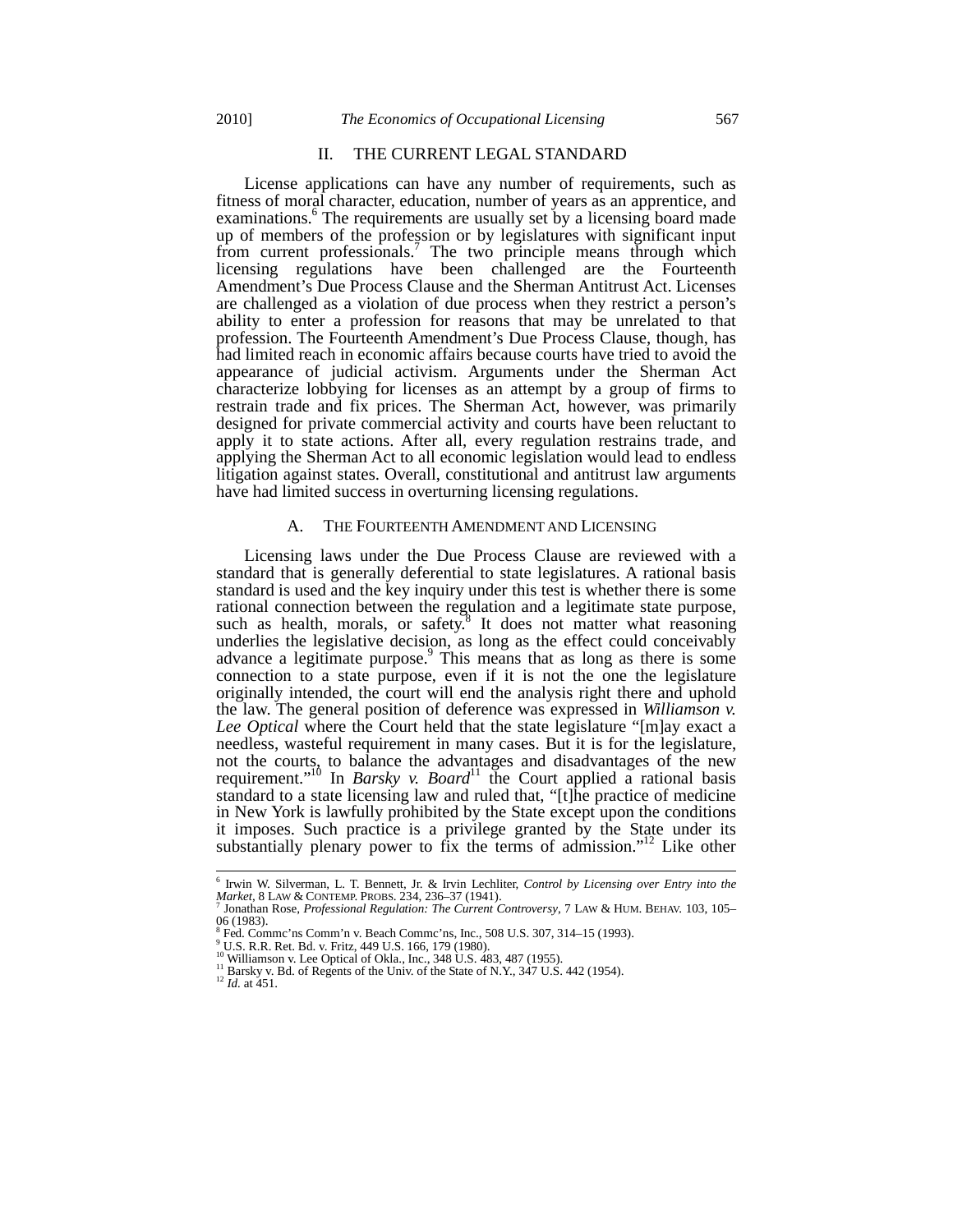economic regulations, licenses are judged by a rational basis standard that gives the legislature a great amount of authority in setting occupational restrictions. A law may have serious anticompetitive effects, but such considerations play no role in the rational basis analysis.

This deferential rule grew out of a fear of returning to the infamous Lochner v. New York decision.<sup>13</sup> In that case, the Court struck down a state law setting a maximum number of working hours for bakers on the grounds that the law violated the Due Process Clause. *Lochner* has been repeatedly criticized as an example of judicial activism, and scholars have attacked attempts to resurrect the economic rights that *Lochner* stood for.14 Even in cases where courts have found the licensing laws at issue to be unconstitutional, courts have still made a disclaimer that the decision is not a return to *Lochner.* In *Craigmiles v. Giles*, the Sixth Circuit struck down a state licensing requirement for casket makers, explaining that the "decision [was] not a return to *Lochner*, by which this court would elevate economic theory over that of legislative bodies."15 The specter of *Lochner* has limited courts' willingness to review state licensing laws beyond health and safety outcomes.

The rational basis test has severely limited the ability of courts to strike down licensing laws that unnecessarily restrict and exclude new professionals.<sup>16</sup> It rarely finds grounds to overturn licensing laws because a state can usually come up with some valid purpose for the law, even if the offered purpose is completely different from the original purpose. Additionally, even if the statute did state a valid purpose, licensing abuses can be concealed within legitimate state purposes. Take for example the recent Ninth Circuit case of *Merrifield v. Lockyer*. <sup>17</sup> *Merrifield* involved a licensing law that required all pest exterminators to have two years of experience, one year of experience as a "field representative," and to pass a written examination.<sup>18</sup> These requirements extended to exterminators of bats, raccoons, skunks, and squirrels. However, exterminators were exempt from the licensing requirements if they exterminate mice, rats, or pigeons.<sup>1</sup> The equipment and techniques for bats and raccoons was no more dangerous or complicated than for that used on mice or rats. Even though the regulation of exterminators, who regularly work with dangerous chemicals and mechanical devices, was a valid state interest, its selective application served to insulate a narrower group of exterminators from the costs of applying for a license. The Ninth Circuit eventually found no rational basis for exempting only some exterminators from the licensing requirements,<sup>20</sup> but this is an example of how unnecessarily high training requirements can create a barrier to entry and still be defended as a health

<sup>&</sup>lt;sup>13</sup> Lochner v. New York, 198 U.S. 45 (1905).<br><sup>14</sup> *See* ROBERT BORK, THE TEMPTING OF AMERICA 44 (1990); JOHN HART ELY, DEMOCRACY AND DISTRUST 14 (1980).<br><sup>15</sup> Craigmiles v. Giles, 312 F.3d 220, 229 (6th Cir. 2002).<br><sup>16</sup> J.R.R., II, Note, *Due Process Limitations on Occupational Licensing*, 59 VA. L.REV. 1097, 1114

 $(1973)$ .

<sup>17</sup> Merrifield v. Lockyer*,* 547 F.3d 978 (9th Cir. 2008). <sup>18</sup> *Id.* at 982. <sup>19</sup> *Id.* <sup>20</sup> *Id.* at 992.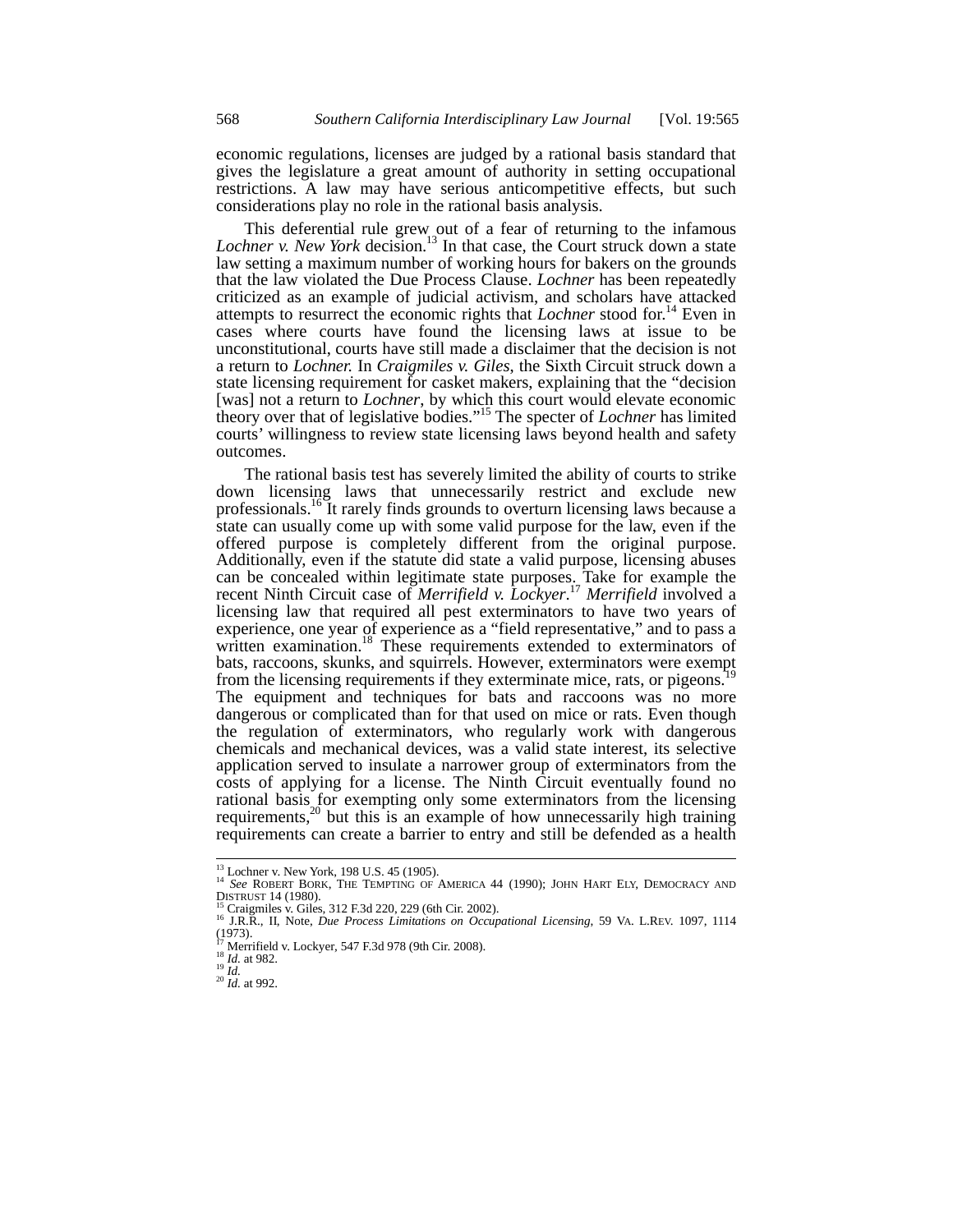measure. Because courts have refused to question the proportionality and application of professional training, licensing boards have selectively inserted training requirements that are excessive or only tangentially related to the job being done.

# B. DIRECT APPLICATION OF THE SHERMAN ACT

Some plaintiffs have attempted to use the Sherman Antitrust Act to strike down licensing laws, but have not had much success. Most licensing boards were created or are managed by the state, and therefore are beyond the reach of the Sherman Act. In *Parker v. Brown*, the Court held that "nothing in the language of the Sherman Act or in its history suggests that its purpose was to restrain a state or its officers or agents from activities directed by its legislature."<sup>21</sup> Due to the fact that the Sherman Act was never intended to limit state action, a law that was properly passed by the state legislature cannot be characterized as a restraint of trade.

# III. CONDITIONS THAT FACILITATE ABUSES OF LICENSING LAWS

Critics of licensing characterize licensing boards as medieval guilds, erecting artificially high barriers to entry so that new competitors will not arise and the supply of professionals will remain low.<sup>22</sup> Overly restrictive licenses impose two major types of losses. First, by mandating training that is tangential to the regulated occupation's services, it forecloses certain occupations from those who are capable and who wish to practice in them.<sup>23</sup> Some people may be well qualified to do the job but cannot afford the excessive training requirements that anticompetitive licensing boards impose. The second loss is that the consumer will be forced to pay more for services because of an artificial reduction in the supply of professionals. In addition to raising overall prices, it cuts off consumers from choosing lower priced services.<sup>24</sup> Not all consumers demand the same level of quality; some will be satisfied with lower quality. Licenses eliminate the cheaper and lower quality services and force consumers to pay more for higher quality that they do not desire. Both of these effects impose a loss on consumer welfare and society as a whole.<sup>2</sup>

On first glance, there are certainly some licensing requirements that appear unnecessary in order to practice in the profession being regulated. In the state of California for example, a person is required to complete 1500 hours of training and practice to become a barber and 1600 hours to become a cosmetologist.<sup>26</sup> Meanwhile, it only requires 1090 hours of training to become a paramedic<sup>27</sup> and 664 hours to become a police

<sup>&</sup>lt;sup>21</sup> Parker v. Brown, 317 U.S. 341, 350-51 (1943).

<sup>&</sup>lt;sup>21</sup> MILTON FRIEDMAN & SIMON KUZNETS, INCOME FROM INDEPENDENT PROFESSIONAL PRACTICE 12 (1945). <sup>23</sup> Daniel B. Hogan, *The Effectiveness of Licensing: History, Evidence, and Recommendations*, 7 LAW &

HUM. BEHAV. 117, 129 (1983).<br><sup>24</sup> Morris M. Kleiner, *Occupational Licensing*, 14 J. ECON. PERSP. 189, 191 (2000).<br><sup>25</sup> Avner Shaked & John Sutton, *The Self-Regulating Profession*, 48 REV. ECON. STUD. 217, 233 (1981).<br><sup>26</sup>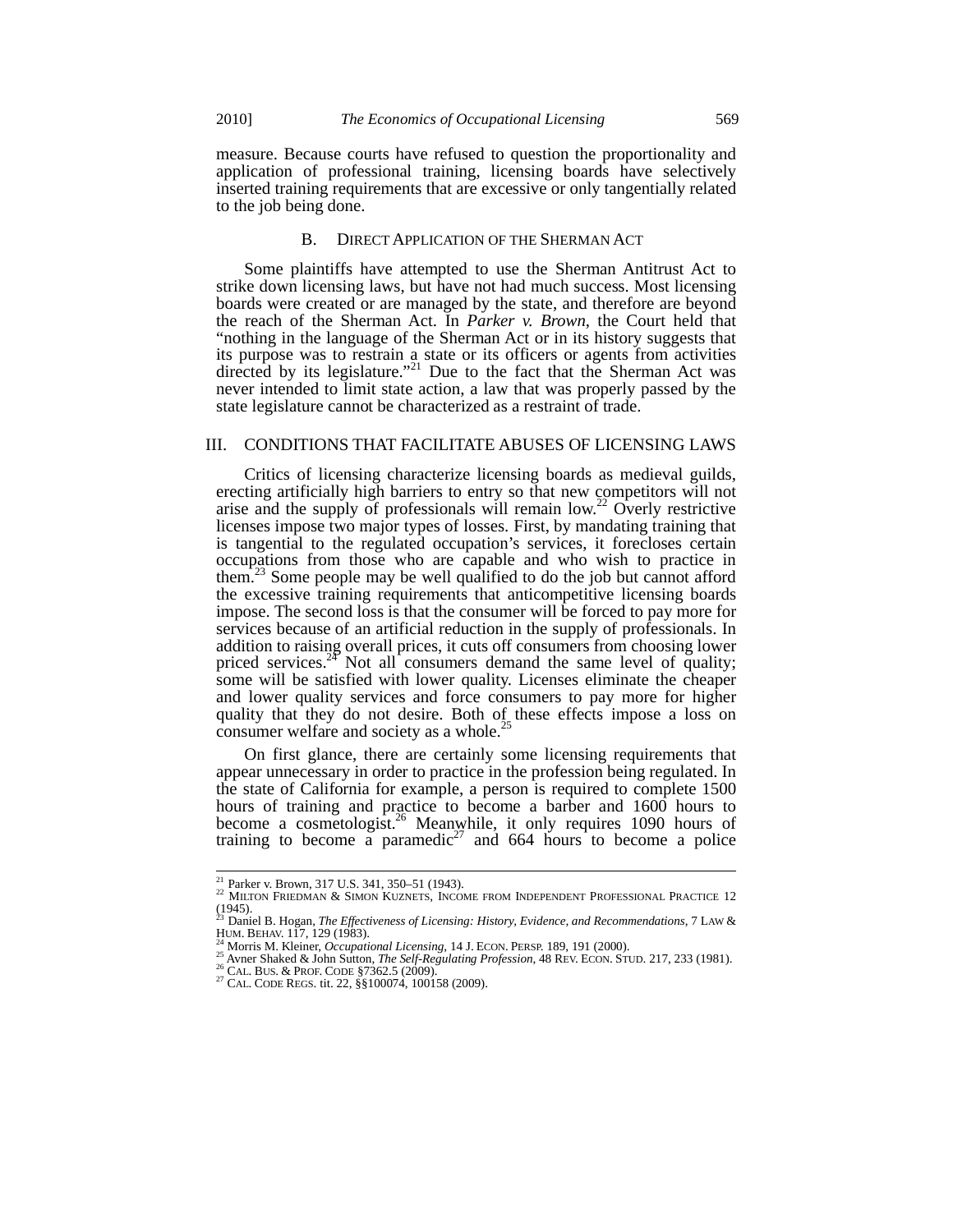officer.<sup>28</sup> Cutting hair may indeed be challenging, but there is no apparent reason why barbers require more training than paramedics who regularly deal with life and death situations. Or take the example of Carl Mitz, who made a living filing horse teeth. Horse teeth grow continuously, but in the wild, horses eat tough foliage which naturally wears down their teeth. When on a farm, however, horses eat softer grains and their teeth continue to grow unless they are regularly filed. Mitz has been threatened with heavy fines and imprisonment by the Texas State Board of Veterinary Medical Examiners for filing horse teeth without a full veterinarian's license.<sup>29</sup> He was ordered to graduate from a veterinary school before he could continue his old job.<sup>30</sup> Not only is veterinary school expensive, but taking care of horse teeth is not a skill that is normally part of the curriculum. The state certainly has an interest in making sure that veterinarians have all the necessary knowledge and skill to care for animals, but it is less clear why four years of graduate schooling is needed to protect horses whose teeth are too big.

Although the Sherman Act itself has limited use today in challenging licensing laws, the economic principles that guide antitrust laws are still applicable in separating 'good' licensing laws from 'bad' ones. This section will first explain why courts focus on certain market characteristics as evidence of a horizontal agreement among firms and then analyze how these same characteristics are applicable to abusive licensing laws.

# A. CARTELS AND LICENSES

Cartels and oligopolies are created when a group of firms agree to coordinate their outputs so they can collectively raise or lower prices. The success of such agreements will largely depend on three factors: elasticity of demand; market concentration; and the homogeneity of the product. By decreasing their output, a group of firms can decrease the supply of a certain good which then causes the price to rise above its competitive level. Even though the firms are selling fewer goods, they are able to charge higher prices, which can create greater profits for all members of the cartel.

Such price fixing is per se illegal, $31$  and to avoid liability companies rarely leave direct evidence of an explicit agreement amongst themselves. Courts have had to rely on circumstantial evidence to infer that an agreement was made. $32^{\circ}$  Economic conditions provide one type of circumstantial evidence because oligopolies and cartels tend to be most successful and sometimes only possible when the market has certain characteristics. The Supreme Court in *Williamson Oil v. Phillip Morris*<sup>33</sup> explained that certain features of the industry, including a concentration of sellers, inelastic demand, and the sale of a fungible product, are some

<sup>&</sup>lt;sup>28</sup> CAL. CODE REGS. tit. 11, §1005 (2009); 96–28 Cal. Reg. Law Bulletin 435 (1996).<br><sup>29</sup> *Of Horses' Teeth and Liberty*, THE ECONOMIST, Oct. 25, 2007.<br><sup>31</sup> United States v. Socony-Vacuum Oil Co., 310 U.S. 150 (1940).<br><sup>31</sup>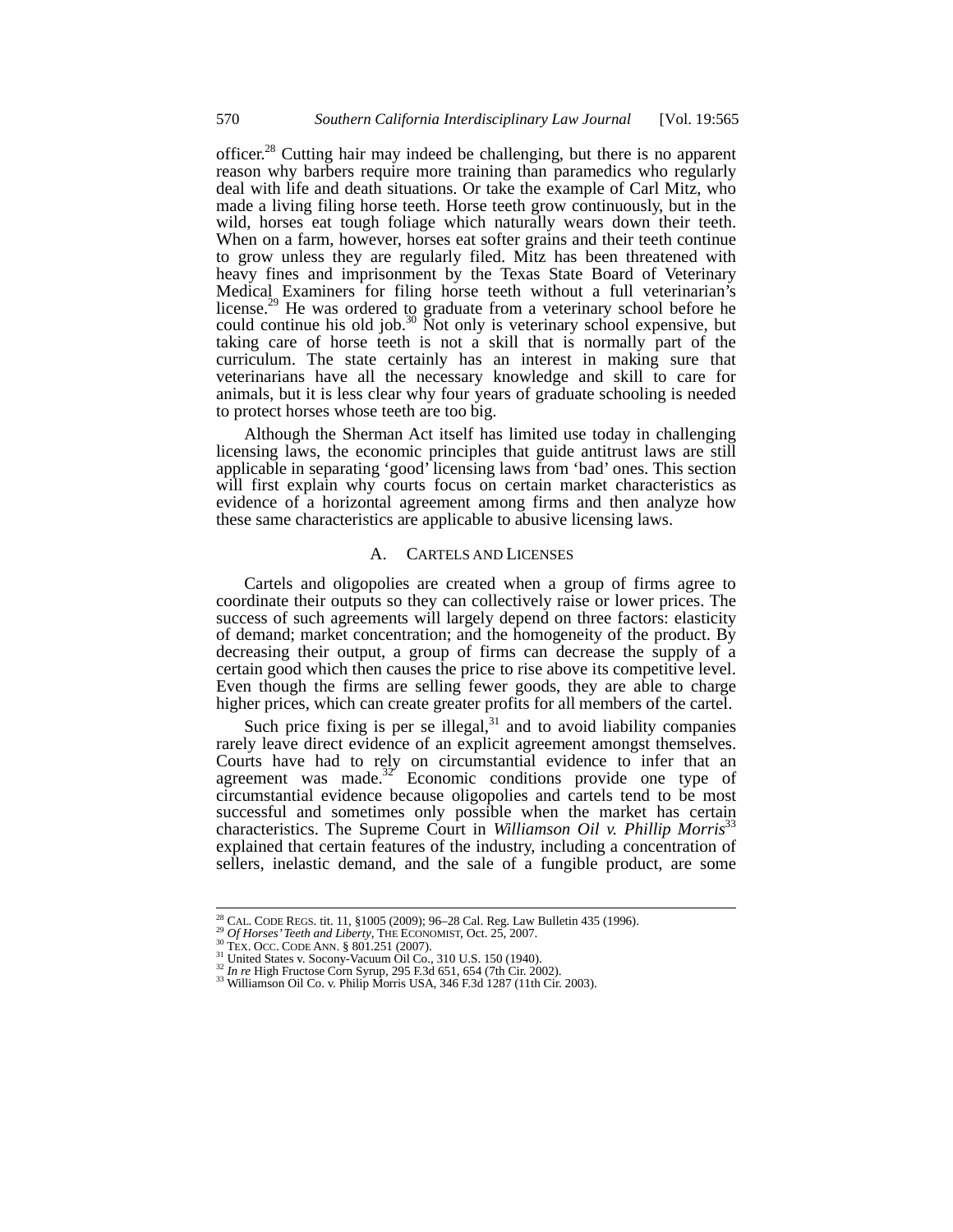evidence of an antitrust violation.<sup>34</sup> A more detailed analysis of these conditions and their impact was made by the Seventh Circuit in the case of *In re High Fructose Corn Syrup*. 35

When a licensing law is being used for anticompetitive purposes, a licensing board can be thought of as a state subsidized cartel. <sup>36</sup> Like a cartel, the goal is to use the license to adjust the supply of services. A licensing board generally cannot restrict the amount of services that a professional provides, but it can reduce the number of professionals by raising barriers to entry.<sup>37</sup> The more costly and burdensome the board makes the license application, the fewer professionals there will be in the market.<sup>38</sup> This restricts the total output of services, which then causes an increase in the price that currently licensed professionals can charge.<sup>39</sup> If the economics of anticompetitive licenses operate the same way as in cartels, then licenses should be most profitable in the same circumstances where a cartel would be most profitable. Each of the three economic factors listed above will be applied to licensing laws to see how far the analogy holds. Although licensing laws have many similarities with cartels, each of these factors operates in a slightly different manner.

# B. INELASTIC DEMAND

The elasticity of demand is important because it determines both how much the cartel can gain by raising prices and whether the cartel can engage in predatory pricing. Inelastic demand means that a 1% drop in supply will allow for a greater than 1% increase in price. From the perspective of a cartel, this would be a favorable situation because the members would only have to make a small decrease in their output to create a large increase in the price it could charge, and the cartel's profits would rise substantially.<sup>40</sup> An elastic demand curve, however, will have just the opposite effect; the firms have to drastically cut output to create a small increase in price. The greater the demand elasticity, the more money the firm will lose in foregone sales. If demand is sufficiently elastic, the loss from foregone sales may be greater than the profits gained from charging higher prices. The same pattern occurs in the opposite direction when a cartel is pursuing a predatory pricing strategy. With predatory pricing, the cartel dramatically increases output to lower prices below marginal cost, which forces all firms in the market to suffer losses. The effects can also reach similar markets that offer products that are good substitutes because customers in those markets will be drawn to the cartel's lower prices. The goal is to make competitors go out of business before the cartel goes out of

 $^{34}$  *Id.* at 1296.

<sup>34</sup> *Id.* at 1296. <sup>35</sup> *In re High Fructose Corn Syrup,* 295 F.3d at 656. <sup>36</sup> Hayne E. Leland, *Quacks, Lemons, and Licensing: A Theory of Minimum Quality Standards*, 87 J. POL. ECON. 1328, 1338 (1979) ("As with any monopoly, extra profits can be achieved by a lower level of total supply than is socially optimal.").

<sup>37</sup> *See* Lawrence Shepard, *Licensing Restrictions and the Cost of Dental Care,* 21 J.L. & ECON. 187  $(1978)$ .

<sup>&</sup>lt;sup>33</sup> Kleiner, *supra* note 24, at 192.<br><sup>39</sup> Alex Maurizi, *Occupational Licensing and the Public Interest*, 82 J. POL. ECON. 399, 400–01 (1974).<br><sup>40</sup> RICHARD POSNER, ANTITRUST LAW 71 (2d ed. 2001) ("If demand is inelastic

price, collusion to raise the price will be particularly attractive.").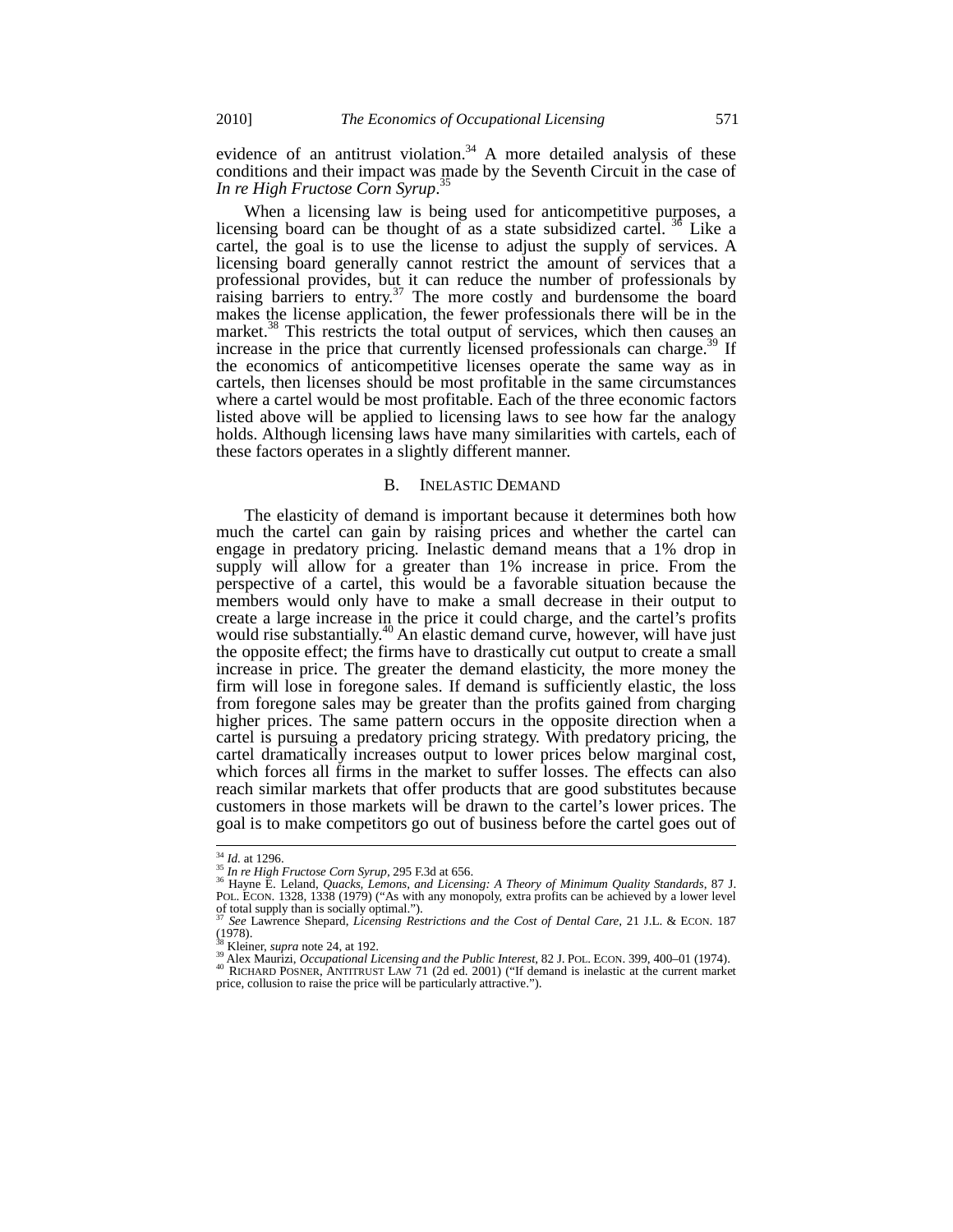business. Inelastic demand allows for large decreases in price and makes predatory pricing easier.

Determining the exact shape of the demand curve is a difficult empirical question, but courts usually look at the presence of substitutes to determine if demand is inelastic.<sup>41</sup> The presence of substitutes is not conclusive evidence of inelastic demand, but it is usually the best measurement a court can make without doing a rigorous statistical investigation.<sup>42</sup> If a product has many close substitutes, then an increase in the price of the product will cause consumers to switch to the substitutes and the demand for the product falls rapidly. A cartel cannot expect to gain very much in these circumstances and has a much smaller incentive to organize. But when there is an absence of substitutes, consumers have nowhere to go if the price rises, and demand remains stable despite the increase in price. In these situations a restrictive horizontal agreement can be very profitable and the rise in prices should more than make up for the reduction in sales. Measuring how well one product can substitute for another is a tricky question, but it is one which courts have dealt with on numerous occasions when defining the relevant market in antitrust cases.

Inelastic demand in a licensing context is important for some of the same reasons as in an oligopoly context. The effects are similar, inelastic demand for professional service means a small decrease in the number of new entrants will lead to large profits for currently licensed professionals.<sup>4</sup> The more inelastic the demand curve, the more the board can raise prices and acquire a greater return with a minimal reduction in output.<sup>45</sup> Like with oligopolies, a court can roughly estimate the elasticity of demand for services by determining whether there are close substitutes. A licensing law regulating limousines will probably be less subject to abuse because there are taxis and buses. Demand will likely be elastic and even stringent barriers to becoming a limousine driver will not create a large increase in the price that existing professionals can charge. The demand for dentistry on the other hand is probably inelastic since there are no other professions that regularly deal with root canals. The absence of substitutes should put courts on alert for anticompetitive training requirements.

However, the two mechanisms are not the same when it comes to harming competitors because licensing boards do not need to resort to predatory pricing. If there are close substitutes in the market, the licensing board can impose costs on those firms by forcing them to apply for a license. Since the original purpose of the license was to raise the cost of entry, the same effect will occur when the substitute market is subject to the

<sup>&</sup>lt;sup>41</sup> *Id.* at 62.<br><sup>42</sup> *Id.* at 72 ("If, for example, a product has no good substitutes at the current price, that is at least some evidence, albeit not conclusive, that the demand for the product is inelastic at that price."). at at the conclusive, that the demand for the product is inelastic at that price.").<br>evidence, albeit not conclusive, that the demand for the product is inelastic at that price.").<br><sup>43</sup> United States v. E.I. du Pont de Nem

is the supply and the less elastic is the demand, the greater will be the return to those practitioners already in the industry."); Leland, *supra* note 36, at 1341 ("But as the demand for the product becomes relatively inelastic…the monopoly effect will tend to dominate, and the group will be led to set licensing standards above those that are socially optimal.").

<sup>45</sup> Moore, *supra* note 44, at 112.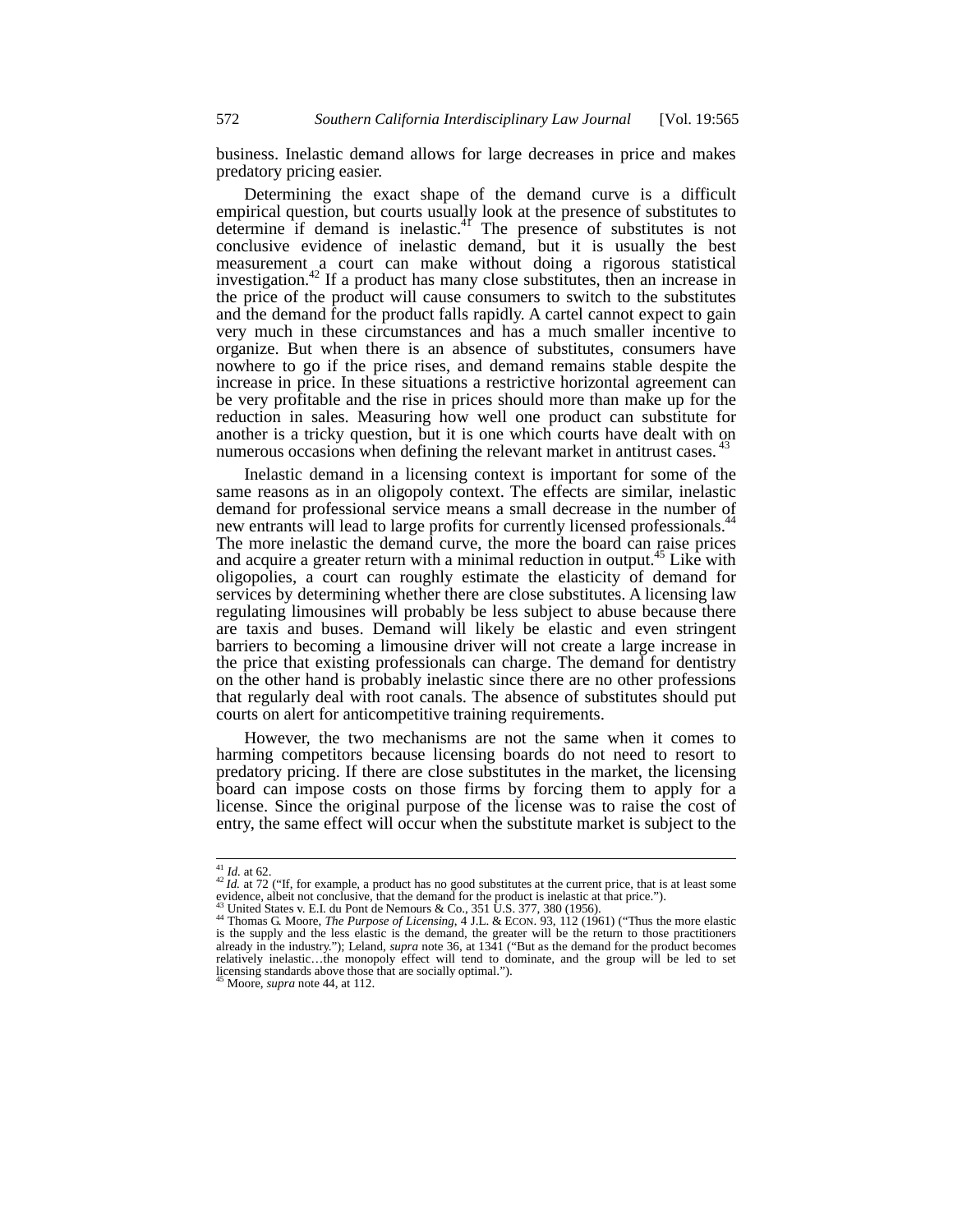licensing restrictions. This will cut the number of competing practitioners and decrease the output of the substitute market. Since the state pays for the monitoring and enforcement costs, it also means that this strategy is more dangerous for consumers than predatory pricing because the licensing board is able to impose costs on competitors without incurring personal costs.

The case of *Cornwell v. Hamilton*<sup>46</sup> provides an illustration of the way licenses can impose costs on substitute markets. Cornwell made a living doing African braiding services which involves making "locks" in hair.<sup>4</sup> Her work did not involve straightening or curling hair, yet she was required to apply for a state cosmetology license. African braiding does not use the same training or techniques that cosmetologists do and the court decided that requiring a cosmetology license would force braiders to learn too many irrelevant tasks.<sup>48</sup> If all the cosmetologists were in a cartel, they would have to drop their prices to draw business away from African braiders, but licenses can reach the braiders and force them to apply for a cosmetology license. The fact that cosmetology training is unrelated to braiding means that the licensing requirement is particularly costly and burdensome. Losses are forced upon competitors just as they are in a predatory pricing strategy.

# C. MARKET CONCENTRATION

The second important condition for a cartel is that there cannot be too many players in the market because a large number of firms will make the transaction costs higher in forming an agreement and also in monitoring members after an agreement is made. This first cost is straightforward, when there are more firms involved in forming an agreement, it is harder to create terms that are acceptable to everyone involved. No two firms have identical goals, and the larger the number of firms, the less unanimity there will be.<sup>49</sup> The result is that industries with a higher concentration will be more likely to be able to form cartel agreements.<sup>5</sup>

The second cost has to do with enforcing the agreement once it is made. Because cartels rely upon the coordinated action of all its members, there is a strong incentive to cheat. If all members are reducing their supply to artificially raise prices, a single member can cheat by increasing its own output. That firm will sell more products while the other members continue to restrict their own sales to keep prices high. The single member is freeriding off of the restrictions the other members have placed upon themselves. As the number of firms increases, it becomes more likely that at least one firm will cheat.<sup>51</sup> The gains a cheater can make depend upon how long the cartel takes to discover the cheating. The longer the cheater

<sup>&</sup>lt;sup>46</sup> Cornwell v. Hamilton, 80 F. Supp. 2d 1101 (S.D. Cal. 1999).<br><sup>47</sup> *Id.* at 1108.

<sup>&</sup>lt;sup>48</sup> Id. at 1118.<br><sup>49</sup> John Palmer, *Some Economic Conditions Conducive to Collusion*, 6 J. ECON. ISSUES 29, 30 (1972).<br><sup>50</sup> Id. at 34.<br><sup>51</sup> Almarin Phillips, *A Theory of Interfirm Organization*, 74 Q. J. ECON. 602, 607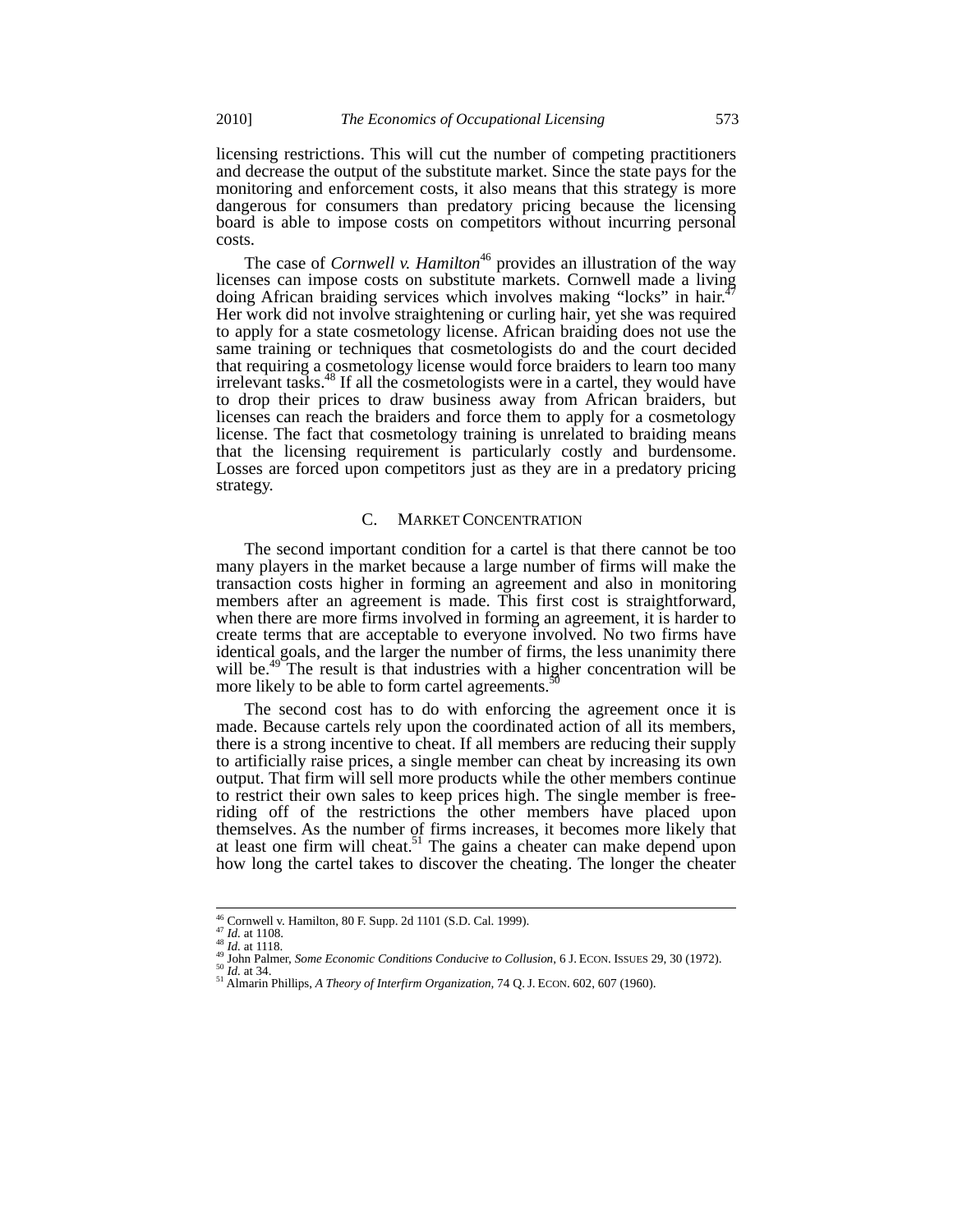can keep selling above cost without restricting its output, the more the cheater will benefit.<sup>52</sup>

A successful cartel will need a mechanism to detect such free riding. In a market with two firms, this is easy since each firm knows how much it is producing. If a firm keeps restricting its supply but the total supply in the market keeps rising, it will know the other firm is cheating. If, however, there are twenty firms in the market, it is much more difficult to determine who is cheating. As the number of firms increases, the oversight body of the cartel will have less information about each member, and cheating will become increasingly likely.<sup>53</sup> Furthermore, the cost of enforcement will continue to rise because most oligopolies punish cheaters by dropping prices. Once cheating is discovered, the group will try to make all prices fall so that the cheater no longer makes any gains, and possibly incurs losses if the prices are pushed down below marginal cost.<sup>54</sup> The problem is that this requires coordination among all members to simultaneously raise production. As explained above, coordinating changes in production is more difficult when more firms are involved.

Market concentration plays a role in the formation of licensing laws but much less of a role when it comes to monitoring and enforcement costs. When forming an agreement the profession faces a free rider problem because if one professional lobbies for a restrictive license, then output is reduced and all existing professionals can charge higher prices. Like with cartels, professionals would want to coordinate and divide lobbying costs so that there are no free riders. Again, this is an easier task if there are fewer players in the market. This specific problem though is only relevant when a statue is initially drafted. Once a statute is in place, there are no further lobbying costs or free rider problems. So even if the profession grows in subsequent years, the key inquiry is whether the market was concentrated when the law was first proposed. Only if there was a concentration at that time can one infer that there may have been an anticompetitive purpose.

But this free rider problem is slightly different from the one cartels face because the threshold for success is different. A cartel requires that its members collectively have a large percentage of the market share so that they can better adjust total output. With licenses, the key issue is more about the threshold cost of passing a law than it is about market shares. The lobbying that is necessary to pass a law is largely fixed, and any individual company can do it. This means that one company may be able to afford the lobbying costs but have only a small market share. Although bringing in more firms will help spread out the cost, getting a large percentage of the market is not necessary to lobby for a law, it just makes it easier.

Where licenses sharply deviate from cartels is in monitoring and enforcement costs. Once a licensing law has been passed, there is no

<sup>52</sup> Ian Ayres, *How Cartels Punish: A Structural Theory of Self-Enforcing Collusion,* 87 COLUM. L. REV. 295, 299 (1987). <sup>53</sup> George J. Stigler, *A Theory of Oligopoly*, 72 J. POL. ECON. 44, 59 (1964) (the less perfect the market

knowledge, the more extensive the price-cutting (cheating) by members).

<sup>54</sup> Ayres, *supra* note 52, at 302.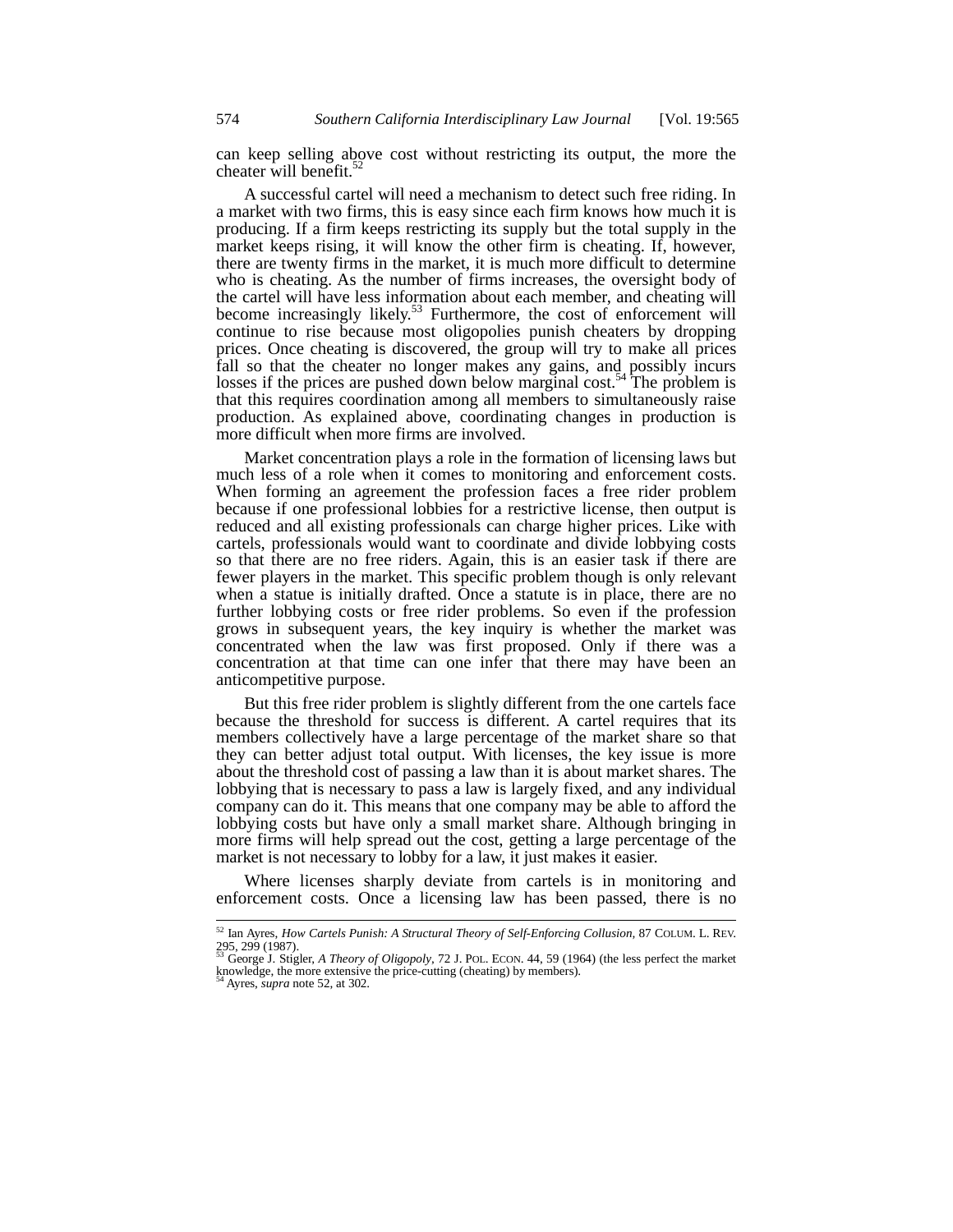equivalent to the problem of cheating that cartels face. The licensed members can increase their output as much as they like because it is the number of members that is important, not how much each member produces. Once the number is fixed, there is no reason to monitor the output of existing members. Because the mechanism is different, all the monitoring and enforcement costs relate to keeping the total number of licensed professionals steady by stopping unlicensed practitioners. This cost, however, should be negligible for two reasons. First, state agencies do most of the monitoring and enforcement, which incurs no cost on the licensing board. Not only is the monitoring cost outsourced to the state, it is probably easier to determine if a person is unlicensed than it is to determine if a firm is increasing its output. With a license, all the agency has to do is ask a person if they have the necessary paperwork. In a cartel, the enforcement arm has to look for output above the quota and keep track of exactly how much each firm is selling. With regards to punishment of a cheater, an oligopoly requires the coordination of all members to drop their production, but there is no such action required when state police enforce the licensing restrictions. The second reason why monitoring and enforcement costs are negligible is that consumers should prefer to buy from a licensed professional since a license offers some guarantee of quality. This draws consumers away from unlicensed professionals and operates to both monitor and enforce the licensing restriction.

Due to the state subsidy and automatic consumer enforcement, market concentration is of much less importance in maintaining a functioning licensing regime than a cartel. State agencies can check licenses relatively easily, and the consumer preference for licensed professionals should continue no matter how many total practitioners are in the market. This should make licensing laws more durable against an increase in the number of players. Compare this to cartels where the Department of Justice has prosecuted cartels with five members and some as high as eleven members.<sup>55</sup> If a market has more members than that, it is rare to find a functioning cartel.

There is also an important distinction when defining what counts as a "player" in the licensing context compared to a market context. Counting the number of professionals is not so simple because they are generally part of larger firms. A market may have a large number of professionals, but if they are all part of a small number of companies, then the transaction costs are much lower and the court should treat the market as if there were a small number of players. A union or professional association may also serve as a means of diminishing the effective number of players.

<sup>&</sup>lt;sup>55</sup> William J. Kolasky, Deputy Assistant Attorney General, Antitrust Division, U.S. Department of Justice, Speech before the Corporate Compliance 2002 Conference: Antitrust Compliance Programs: The Government Perspective (July 12, 2002), *available at* http://www.usdoj.gov/atr/public/speeches/11534.htm.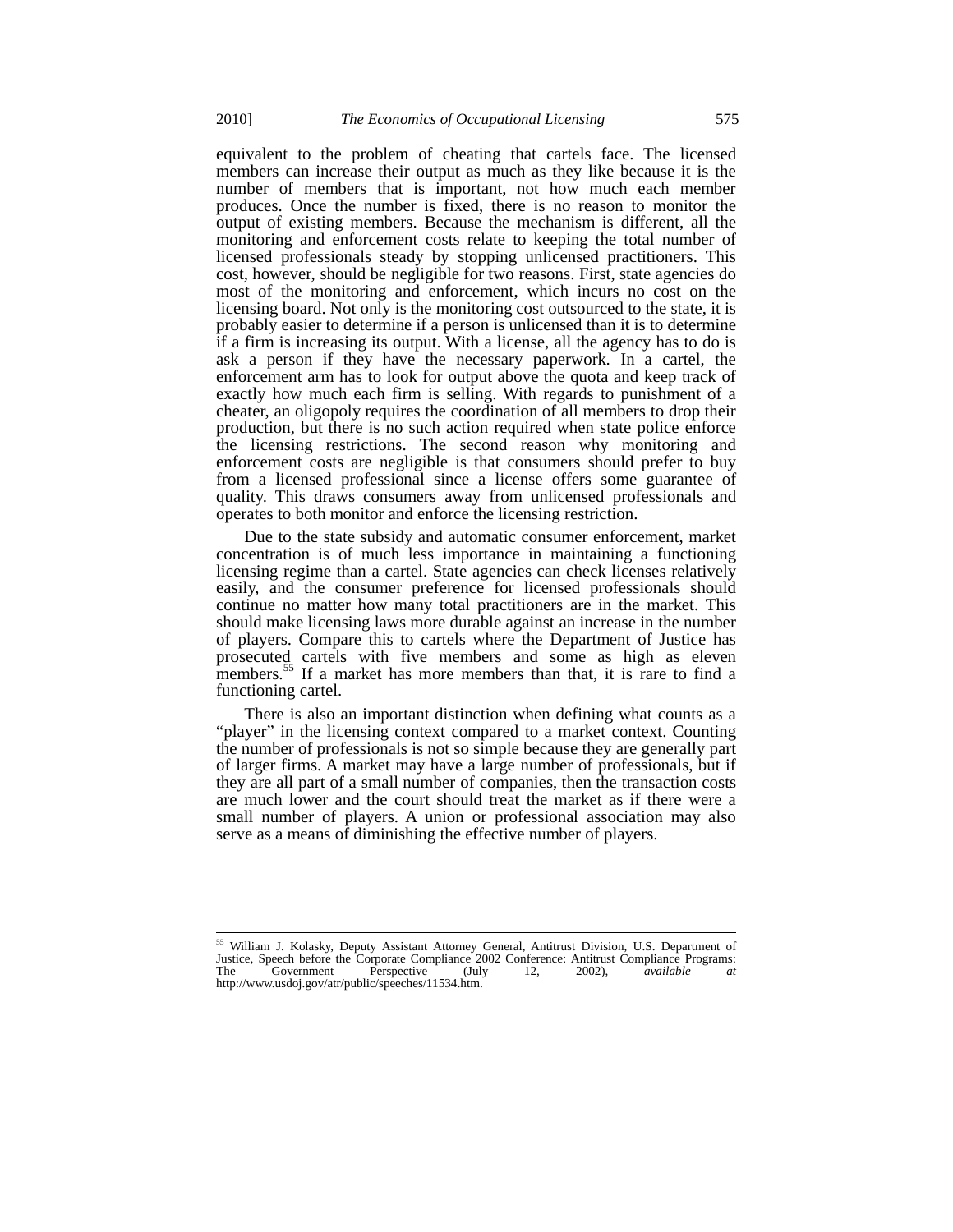# D. HOMOGENEITY OF PRODUCT

The similarity among the manufacturers' products affects the transaction costs of forming a horizontal agreement. If the products are very heterogeneous, then it is difficult for the members to agree on a single price.<sup>56</sup> Members will likely be suspicious about any claims that one member's product has to be priced higher than everyone else's product. The group would have to investigate to determine whether the product is sufficiently different that it actually requires a higher price, and how much higher. There would have to be an arrangement assessing how much each member can charge, which complicates negotiations as more categories have to be created. Contrast this with a completely homogenous product where everyone has the same marginal cost and one price should satisfy all producers. The group does not need to carve out any exceptions and an agreement should be easy to make.

For licenses, this factor is almost exclusively an issue before the licensing law is put in place. When a licensing law is drafted, it has to reach a particular profession, and those who lobby for it will determine who should be covered by it. The lobbyists will probably select occupations that have similar training so that it will be easy to have unanimity of interest. Everyone in the occupation would prefer higher wages to lower wages, and those who are practicing at the time the law is passed would prefer to have less new competitors rather than more. Since everyone in the profession has had similar training, the existing professionals do not need to set price schedules or adjust entry requirements for a variety of classes. Since this problem is solved before the licensing law is put in place, the condition of homogeneity will likely have already been met by the time courts are ready to review the licensing law.

However, the problem of heterogeneity can still emerge after a licensing law has passed. Over time, new techniques and methods may develop, and the profession may branch out in different directions. This presents a problem if the licensing board has to adjust the training requirements to include these new techniques. If the newer methods are sufficiently distinct, they may want to charge higher prices and the licensing board has to develop two sets of pricing schedules. As the number of specializations increases, the board has to keep developing new entry requirements and new price schedules.

# E. PLUS FACTORS

When proving the existence of a horizontal agreement, the economic factors are usually necessary but not sufficient. In addition to market conditions, the plaintiff must also show certain "plus factors" to demonstrate that not only was the market receptive to anticompetitive behavior, but that such actions and agreements actually took place. The presence of all the relevant economic factors was not enough to prove a

<sup>56</sup> POSNER, *supra* note 40, at 75.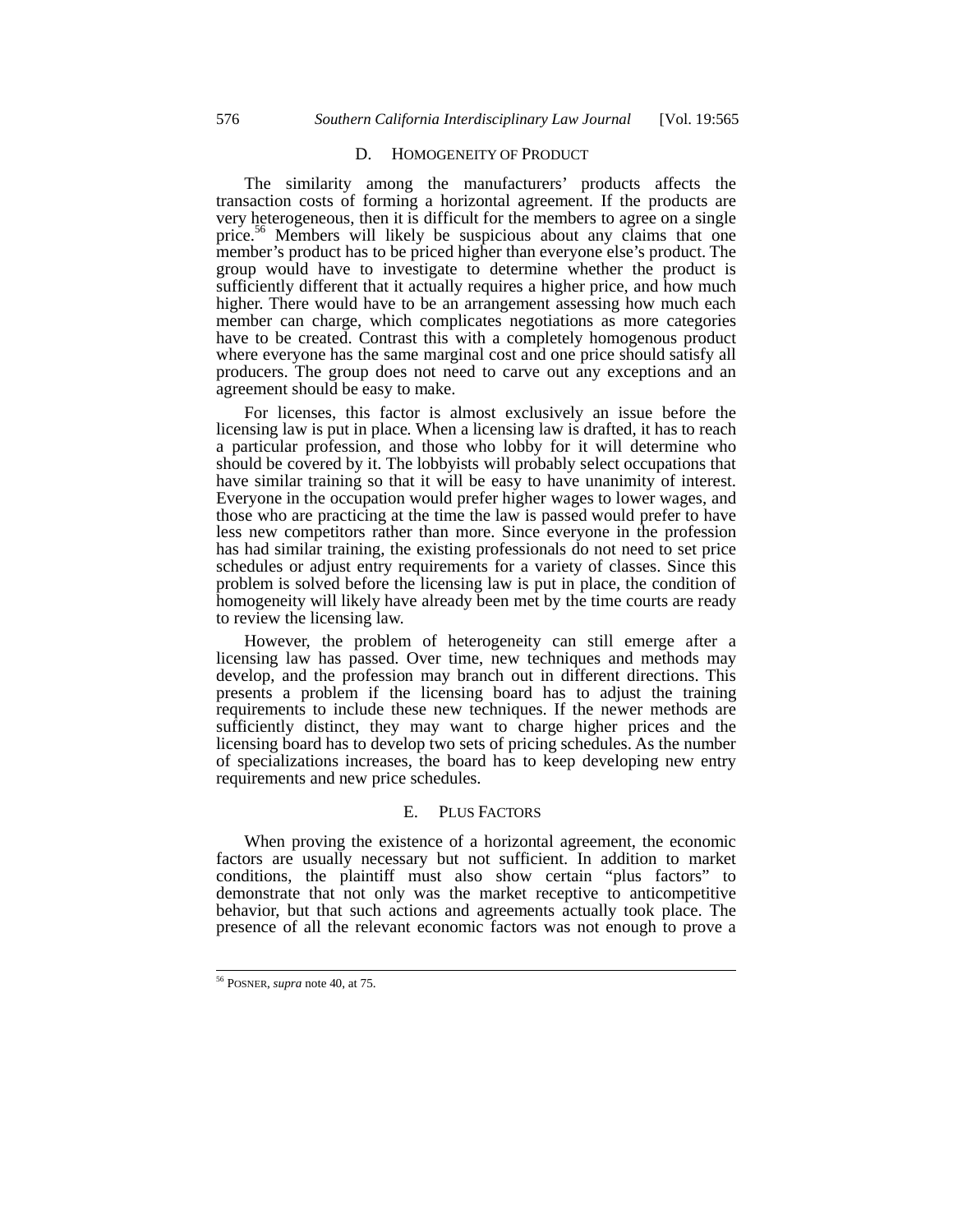horizontal agreement in *E.I. Du Pont v. FTC*. <sup>57</sup> In this case, the Federal Trade Commission ("FTC") introduced evidence that the market had few producers, that demand was inelastic, and that the products were homogenous. Despite the presence of economic conditions favorable to a cartel, there was not enough evidence for the Court to find a horizontal agreement. The Court required that additional "plus factors" be shown to demonstrate that there was more than just a vulnerable market and that the FTC provide some evidence of either an anticompetitive intent or the absence of an independent business reason for the parallel conduct.<sup>58</sup> However, the absence of some market characteristics may cripple a claim of a horizontal agreement. In *Matsushita*, <sup>59</sup> the Supreme Court reversed a grant of summary judgment for the plaintiffs because the market was not concentrated and each firm had a strong incentive to cheat.<sup>60</sup> More than twenty defendants were listed and with such a high number of players it would be very unlikely that the defendants could successfully maintain a  $cartel.<sup>61</sup>$ 

The economic factors listed above should be a focus in litigating licensing laws, but as with oligopolies, the presence of favorable market conditions is not sufficient evidence that there has been actual anticompetitive behavior. The presence of inelastic demand and a low number of players would make it profitable to use licenses as an anticompetitive mechanism. These factors only show that the anticompetitive effect would be much greater. Rather than declaring all licenses in these conditions per se illegal, courts should apply a higher standard of scrutiny and place a higher burden on the state to justify the necessity of a particular license.

#### IV. THE BENEFITS OF LICENSING

Supporters of licenses argue that they are necessary because there is a lack of information available to consumers. If consumers are not able to gauge the quality of services, this will lead to two negative effects. The first is that consumers will be unable to find the appropriate level of quality they desire and will likely pay the wrong price for what they are receiving. Since they are unable to accurately assess the quality and skill of a professional, consumers will be taken advantage of and will pay for the services of quacks. This will be especially dangerous in professions like medicine and dentistry where poor quality service can cause permanent physical injury. Licenses can alert consumers that a certain professional is poorly qualified and that the consumer's money is better spent elsewhere.

The second negative effect is that high quality sellers will leave the market. Sophisticated consumers will know that some of the sellers are of poor quality. Taking the chance that they will receive the services of a poor

<sup>&</sup>lt;sup>57</sup> E.I. Du Pont de Nemours & Co. v. Fed. Trade Comm'n, 729 F.2d 128, 132 (2d Cir. 1984).<br><sup>58</sup> Matsushita Elec. Indus. v. Zenith Radio Corp., 475 U.S. 574 (1986).<br><sup>59</sup> Matsushita Elec. Indus. v. Zenith Radio Corp., 475 U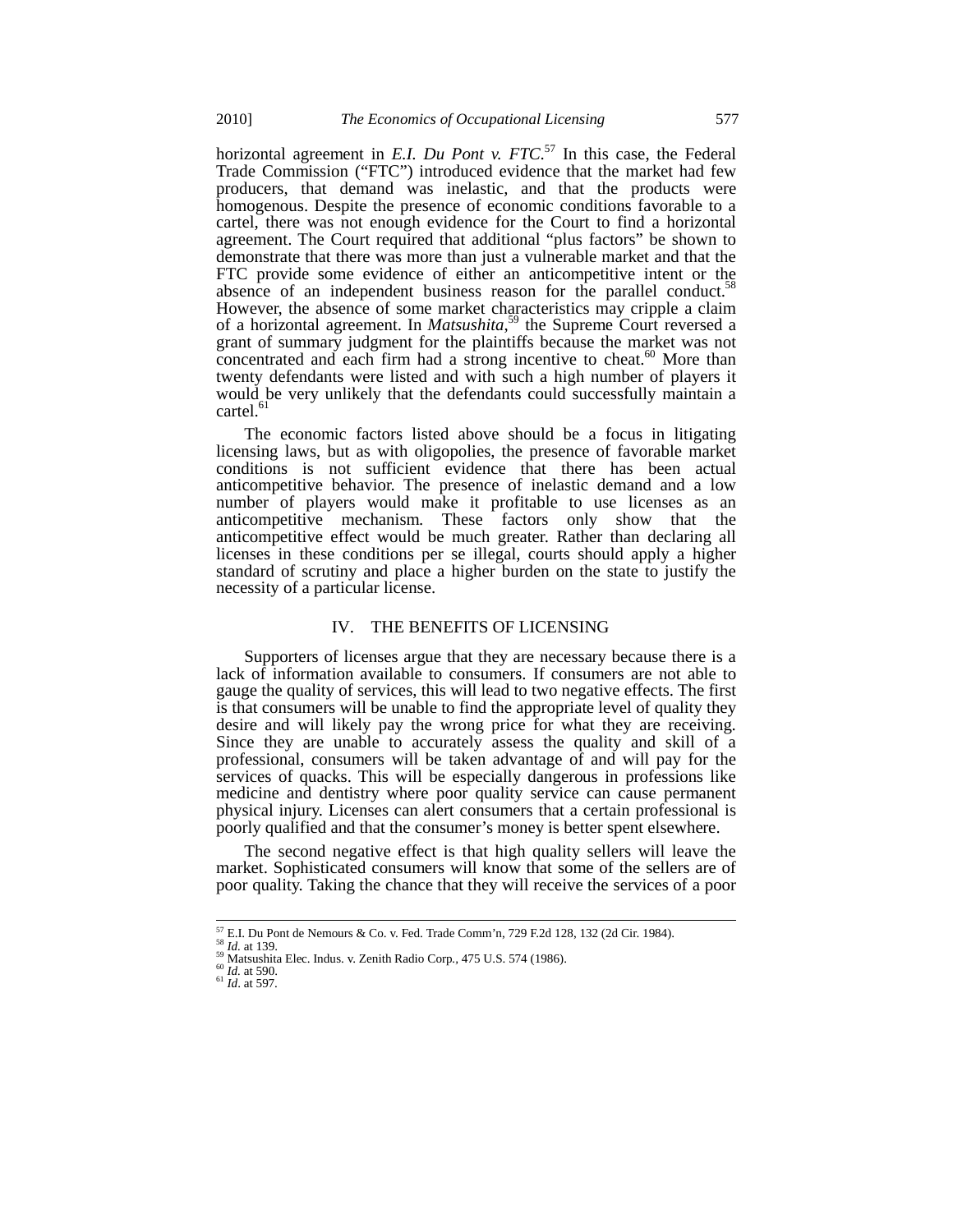seller into account, consumers will reduce the price they are willing to pay. With no guarantee of what they are going to receive, the maximum that a consumer will pay is less than they would pay if there had been some assurance of the quality of the service. This is necessarily lower than what the value of the highest quality sellers and those sellers will have to either lower their prices or exit the market. $62$ 

All of the reasons that supporters of licensing laws have given, including safety and setting a minimum quality standard, are connected to the central problem of informational asymmetry. In a world with perfect information, licenses would be unnecessary because consumers would know exactly what quality of service they were purchasing and the safety risks of that service. But we live in a world with a certain degree of informational asymmetry; the sellers of a service almost always know more about what is being sold than the consumer does. Overall, licenses benefit consumers when informational asymmetry is high and hurts consumers when information asymmetry is low.

# A. THE PROBLEM OF INFORMATION

When consumers are unable to assess the quality of what they are about to purchase, it will result in higher quality sellers either leaving the market or reducing the quality of their services. In a world with complete informational asymmetry, the consumer would be unable to distinguish between the highest and lowest quality service. George Akerlof explained what such a world would look like in "The Market for Lemons."<sup>63</sup> When purchasing a product of unknown quality, a rational consumer will calculate their expected value by estimating the probability they will receive a high or low quality product.<sup>64</sup> For example, assume there are good used cars worth ten units and bad used cars worth five units. If the consumer cannot tell the difference between the two and there is an equal chance of buying a good or bad car, the consumer's expected value is 50%  $*$  10 units + 50%  $*$  5 units = 7.5 units. The consumer will only be willing to spend 7.5 units on a used car, which is the average cost. If consumers are only willing to pay the average cost, the high quality sellers who offer cars worth ten units will either lose money or they will stop trying to sell good used cars, since no one will be willing to pay more than 7.5 units for them. As cars worth more than 7.5 units leave the marketplace, the average quality drops even further and the consumer is willing to spend even less on a car. The above average sellers have an even greater incentive to leave the market as the pattern continues. Over time, this causes the average quality to keep falling until only the low quality sellers are left. There will only be bad used cars, and consumers are left with a market for lemons.

There are three main ways in which the informational asymmetry can be overcome: reputation, licensing, and certification. Reputation is a

<sup>62</sup> George A. Akerlof, *The Market for "Lemons": Quality Uncertainty and the Market Mechanism*, 84 Q. J. ECON. 488 (1970). <sup>63</sup> *Id.* <sup>64</sup> *Id.* at 489.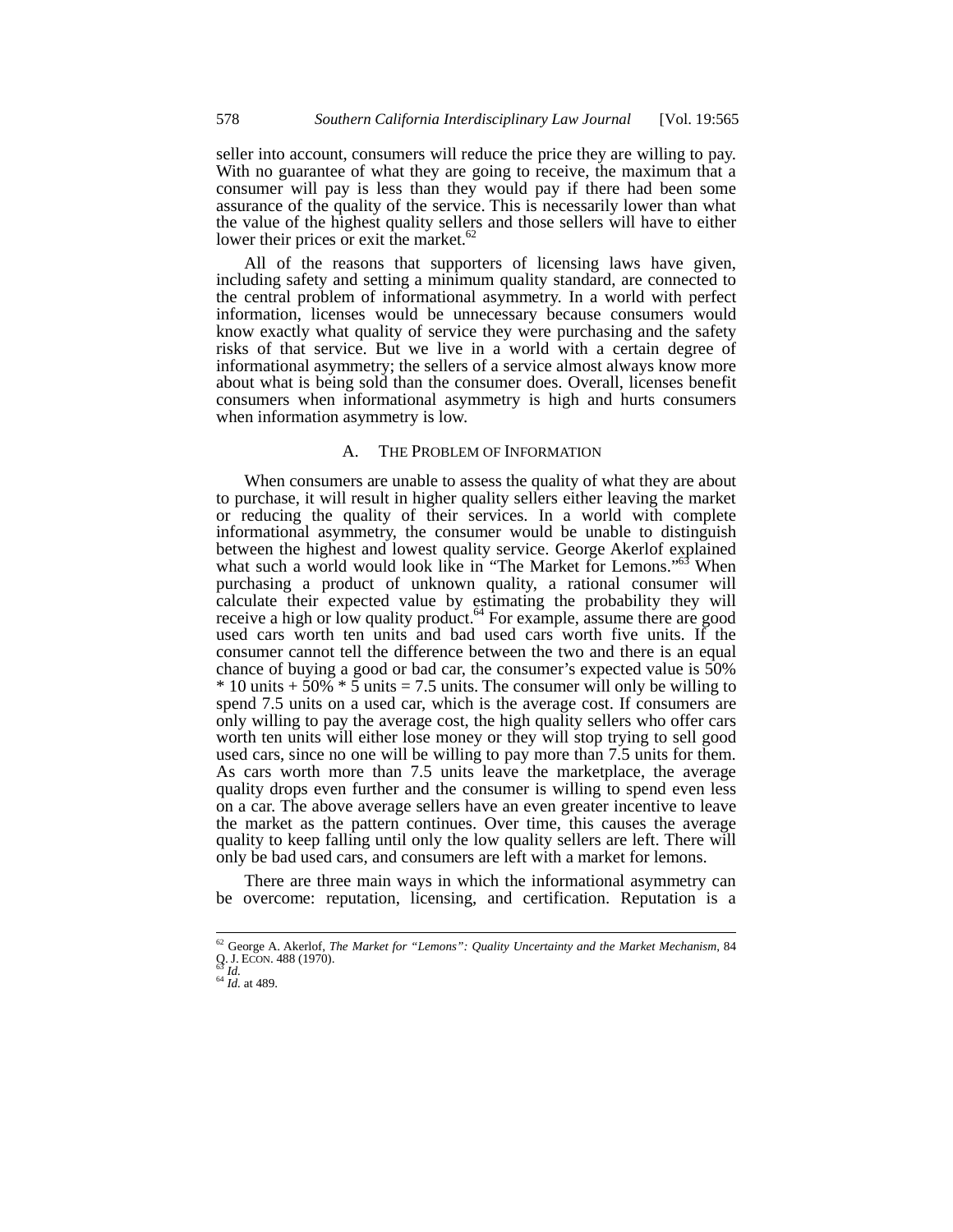naturally occurring mechanism in a completely free market. Consumers only learn about sellers through repeated transactions and sellers have a desire to maintain quality in the hopes that a customer will come again. Certification is usually done through a state agency which gives a seal of approval once a seller has completed a training program. This certificate informs the consumer about the level of training a particular seller has completed. Certification guarantees a certain degree of expertise, but unlike licenses, a certificate is not required to practice. Certification is often suggested as an alternative to licensing, since it provides consumers with information but does not force competitors out of the market. The costs and benefits of certification are beyond the scope of this article. Finally, there are licenses, which serve to both inform consumers and mandate a certain level of training before a professional can practice.

# B. WHEN REPUTATIONS PROVIDE NECESSARY INFORMATION

In some circumstances, reputations can prevent a market for lemons by providing the consumer with meaningful information that allows the consumer to accurately determine which sellers offer what level of quality. Even if a consumer faces information asymmetry the first time they make a purchase, the consumer will notice a pattern after several purchases. Over time a seller can establish a reputation which then tells consumers who the high and low quality sellers are. What keeps the reputation mechanism effective is that consumers always have the opportunity to switch firms.<sup>65</sup> Once a company starts providing poorer quality, a consumer can quickly move to another one. Reputations are dynamic and can rise and fall as the seller's quality changes or if better competitors emerge. Licenses, on the other hand, generally only offer periodic assurances of quality. Customers who are dissatisfied have no ability to affect whether or not a professional remains licensed. Licensing boards are supposed to vigilantly enforce any violation but usually suspension of a license is considered a harsh punishment and is reserved only for egregious violations.<sup>66</sup> Some laws try to ensure license holders maintain quality by requiring professionals to pass another exam to renew their license, or in the case of lawyers, they are required to take continuing legal education classes. Another advantage that reputations have is that they can provide a wider range of information. Licenses guarantee a certain minimum quality of service, but beyond that the consumer cannot find out who offers modest or high quality services. With reputations, a consumer can learn about a continuum of services providing different levels of quality.

Perfectly functioning reputation mechanisms can provide better information than licenses, but there are circumstances in which reputations are not effective and either convey limited information or are highly unresponsive to changes in the seller's quality. One limitation on the effectiveness of reputations is the delay between the time when the consumer receives the service and the time when any defects can be

<sup>65</sup> *See* Johannes Horner, *Reputation and Competition*, 92 AM. ECON. REV. 644 (2002). <sup>66</sup> Hogan, *supra* note 23, at 124.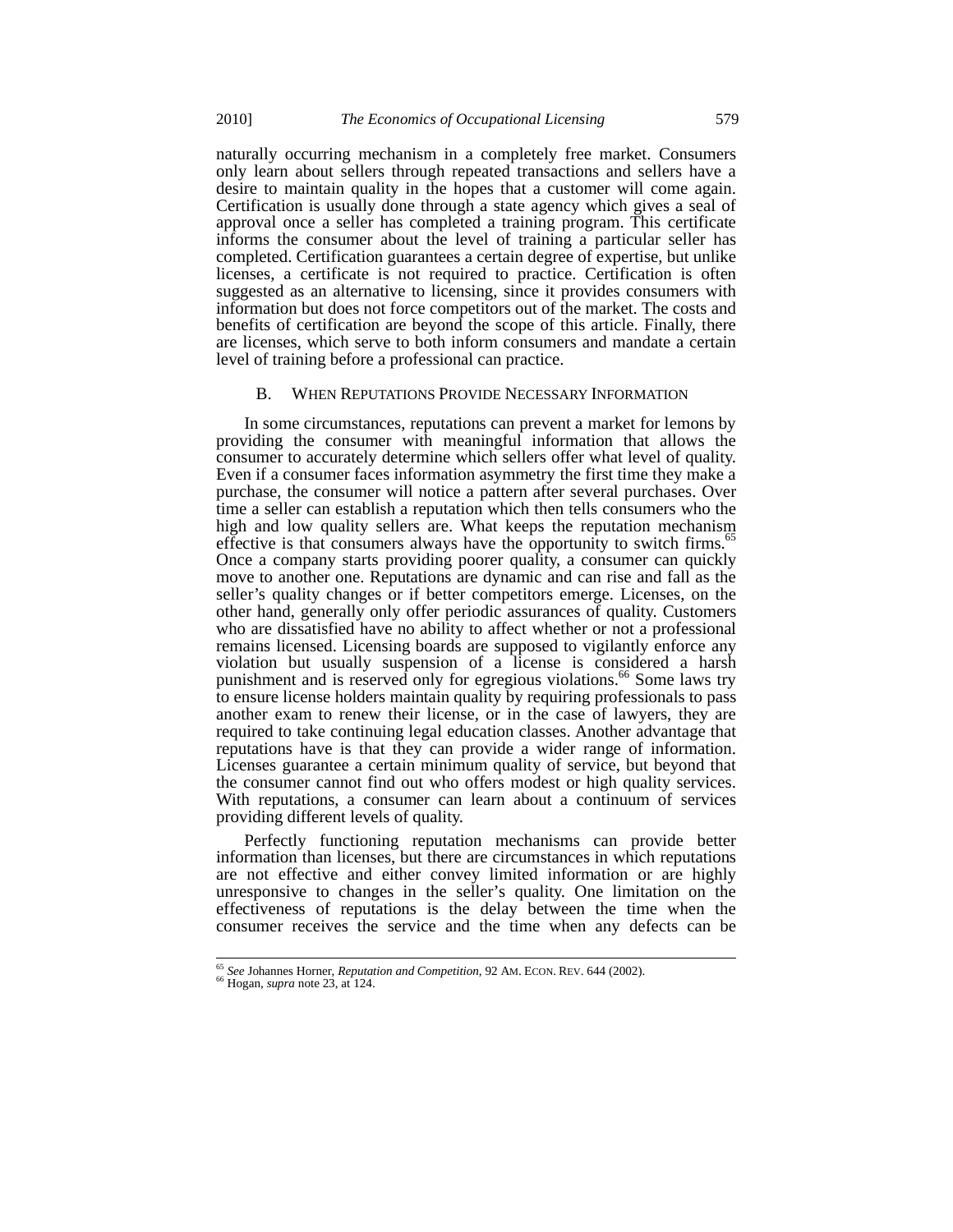detected. For example, a plumber may do a poor job fixing a pipe, but it may be years before that pipe bursts and the consumer realizes how bad the service was. Because there can be a long delay between the time the service is purchased and the time when an error is discovered, reputations may take a decade to build. In contrast, when a barber provides services, mistakes are noticed by the consumer as soon as the job is complete.

Complexity also affects the length of the delay. With simple services like a car wash, consumers can spot poor service right away. With a service like car repairs though, only a sophisticated consumer will be able to catch problems right away and most will only discover the problem once the car starts breaking down again. There is the further problem that the consumer may never find the defect at all. For instance, the consumer may have sold the house by the time the plumbing problem emerges, and the low quality plumber's reputation is never established. With no established reputation, consumers will still only be willing to pay the expected value for a service and high quality sellers will be unable to charge a higher price.<sup>67</sup> As the lag time increases, there will be a longer period in which consumers have little information about sellers. It effectively extends the time during which the market for lemons prevails and the low quality sellers continue to profit while high quality sellers are driven from the market.<sup>68</sup>

Reputations may also be a poor guide when the consumer rarely uses the service more than once or if there is a great risk of harm.<sup>69</sup> Some services may only be used once in a lifetime, like a real estate broker for example. Other services may render the consumer unable to use the same service again. When a surgeon operates, there is a chance that the patient may suffer irreparable harm, in which case there will be no second transaction. In these circumstances there is no point in the consumer learning about the seller's quality because the consumer will not need those services again. From the seller's perspective, there is less of an incentive to maintain quality when there is no prospect of repeat business. Reputations may still develop, perhaps because the successful patients communicate to other consumers. Nonetheless, the inability to make repeated transactions will limit the accuracy and speed at which reputations develop.

# C. WHEN LICENSING PROVIDES NECESSARY INFORMATION

When the reputation mechanism fails, the Akerlof equilibrium will prevail, but licensing can counteract this by conveying information and requiring more training to raise the average quality. Licenses will change the average price that consumers are willing to pay. Although there is still great information asymmetry, licenses provide a basic amount of information to the consumer. Since the consumer knows which sellers are licensed and which are not, the consumer should be willing to pay more to a licensed professional because the probability of receiving bad service will

<sup>67</sup> Carl Shapiro, *Consumer Information, Product Quality, and Seller Reputation*, 13 BELL J. ECON. 20, 22 (1982).<br><sup>68</sup> Leland, *supra* note 36, at 1330.

<sup>&</sup>lt;sup>69</sup> J.F. Barron, *Business and Professional Licensing–California, a Representative Example*, 18 STAN. L. REV. 640, 642 (1966).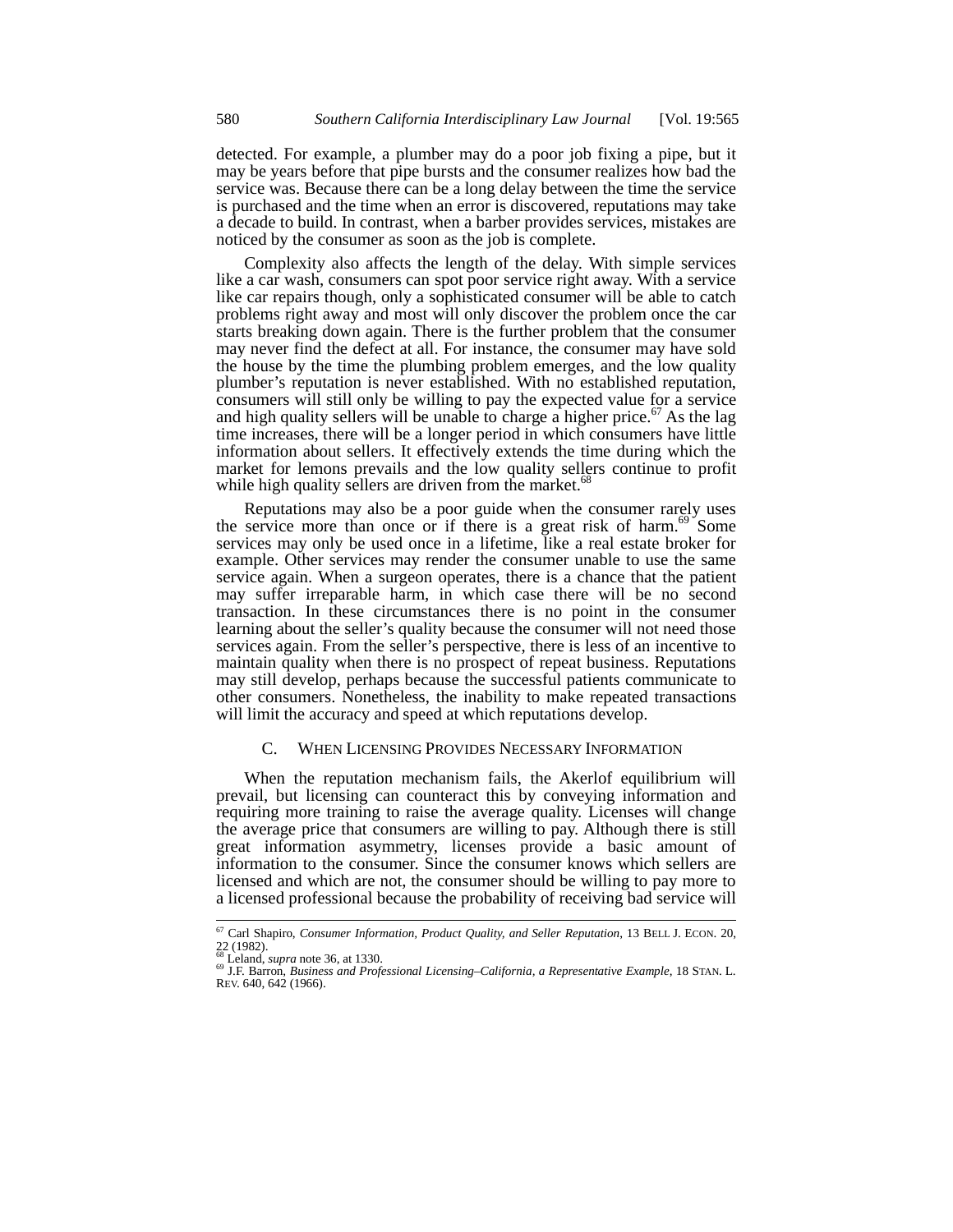be diminished. This should raise the average price that consumers are willing to pay and thereby increase the number of higher quality sellers who are willing to stay in the market.<sup>70</sup> When higher quality sellers are more likely to stay there should be an overall increase in consumer welfare.

The other way in which licensing can help consumers is that it forces sellers to invest more in training which should make them more capable and willing to provide higher quality products. One model of this was proposed in Carl Shapiro's "Investment, Moral Hazard, and Occupational Licensing."<sup>71</sup> This model analyzes the price that sellers are able to charge over the entire span of their career. In the early years, no one has developed a reputation yet, and an Akerlof Lemons situation exists.<sup>72</sup> This means both high and low quality providers can only charge the average cost. However, over time, reputations will eventually separate the high quality sellers from the low quality sellers. In the later part of everyone's career, prices will adjust to reflect the respective amount of quality each seller provides.

Given that reputations take a while to develop, the length of time that a seller can capitalize on their high quality services will determine how much they invest in their training. If, for example, reputations take a very long time to establish and sellers only have a few years during which time consumers are willing to pay for high quality services, this will only be a small increase in the sellers' lifetime income. Since the high quality sellers will not make much more than average, they have very little incentive to invest in training early in their career. The later part of a professional's career is effectively a "payoff" period which will compensate the professional for spending more money on training in the early years. Shapiro predicts that the less time it takes for reputations to develop, the more time a professional has to charge higher prices for higher quality services. If the payoff period lengthens, sellers should have a strong incentive to invest heavily in training. But if reputations take a long time to develop, sellers will spend much less on training and the average quality of services will fall.<sup>74</sup>

Licensing helps to increase the average quality of services where reputations take a long time to develop. By requiring a certain level of training, licenses reduce the appeal of selling low quality services. Normally, low quality sellers will invest very little in training, gain higher income than they deserve under Akerlof equilibrium, and then suffer a smaller income for a short period of time once reputations are established. But if licenses force these sellers to invest more in their training, the strategy of providing high quality services is more appealing. Since the seller has already been forced to invest in their training, they may as well invest a little more and start pursuing the high quality strategy. The overall effect is to push more sellers into the high quality strategy, which should

 $70$  Leland, *supra* note 36, at 1335.

<sup>70</sup> Leland, *supra* note 36, at 1335. <sup>71</sup> Carl Shapiro, *Investment, Moral Hazard, and Occupational Licensing,* 53 REV. ECON. STUD. 843

<sup>(1986).</sup> <sup>72</sup> *Id.* at 849. <sup>73</sup> *Id.* at 848. <sup>74</sup> *Id.* at 850.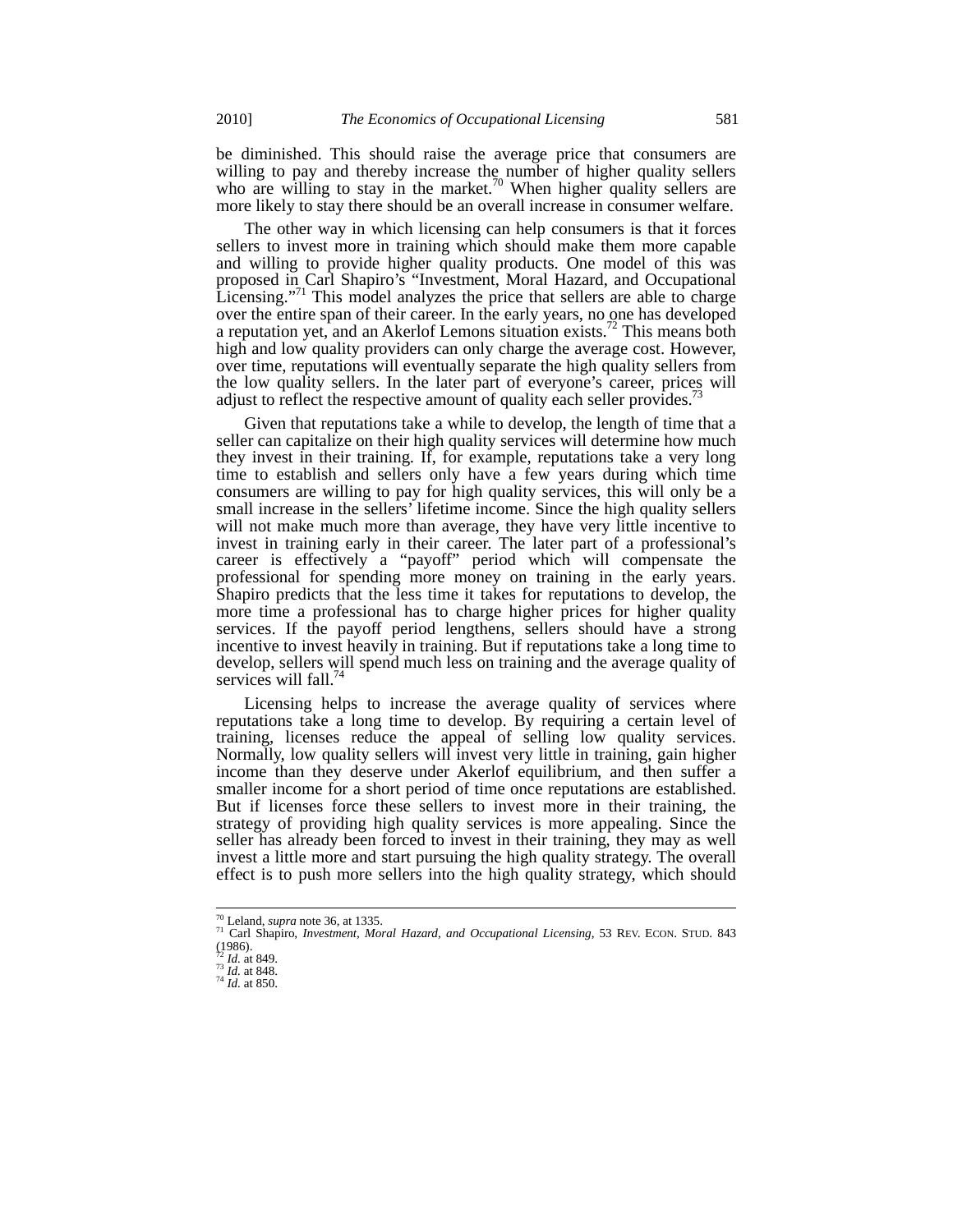raise the overall average quality. The net effect is that licensing tends to hurt low quality suppliers while helping higher quality suppliers.<sup>7</sup>

However, if a licensing law is used in a market with a well-functioning reputation system, this may distort consumer decisions.<sup>76</sup> If seller reputations are accurate, then consumers will be able to distinguish between high and low quality sellers. The prices should adjust accordingly and consumers will pay more the higher the quality they desire. If a licensing law, however, is instituted which removes low quality sellers from the market, then the state has effectively taken away viable options from the consumer. Consumers who once purchased low quality services at low prices are now forced to pay more for the higher quality service. The result is a less efficient allocation of services to consumers.

# V. DEVELOPING A LEGAL STANDARD

The factors listed above will be a helpful guide in determining if a court should defer to the legislature or apply a higher standard of scrutiny. When a market has inelastic demand, a high concentration, and low informational asymmetry, then an anticompetitive licensing regulation will create large gains for the existing professionals but will provide little benefit to consumers. In these circumstances courts should use heightened scrutiny in assessing the potential anticompetitive effect of the law.

# A. AN APPLICATION OF THE ECONOMIC APPROACH

Although courts have not openly applied an economic analysis to their licensing decisions, the outcomes have been the economically correct ones. In *Craigmiles v. Giles*,<sup>77</sup> for example, all the relevant factors were present. This case centered around the issue of whether casket retailers should be required to apply for a funeral directing license in order to sell caskets. The state law required that anyone engaged in funeral directing or the sale of caskets and urns had to be licensed. The license required that all applicants take two years of classes and pass a "Funeral Arts Exam."78 The exam consisted largely of questions related to funeral directing and not casketmaking. This forced retailers of caskets to learn how to become funeral directors, even though casket-making alone requires no interaction with people.

The Sixth Circuit held that the licensing law had no rational basis for being applied to casket retailers.<sup>79</sup> Creating caskets had nothing to do with funeral services and there was no reason why the two services had to be done by the same person. Furthermore, the license had nothing to do with public health and safety, for caskets that were made by licensed funeral directors were no safer than ones made by casket retailers.<sup>80</sup> The

 $^{75}$  *Id.* at 851.

<sup>75</sup> *Id.* at 851. <sup>76</sup> *Id.* at 856. <sup>77</sup> *Craigmiles*, 312 F.3d at 229. <sup>78</sup> *Id.* at 222. <sup>79</sup> *Id.* at 229. <sup>80</sup> *Id.* at 225–26.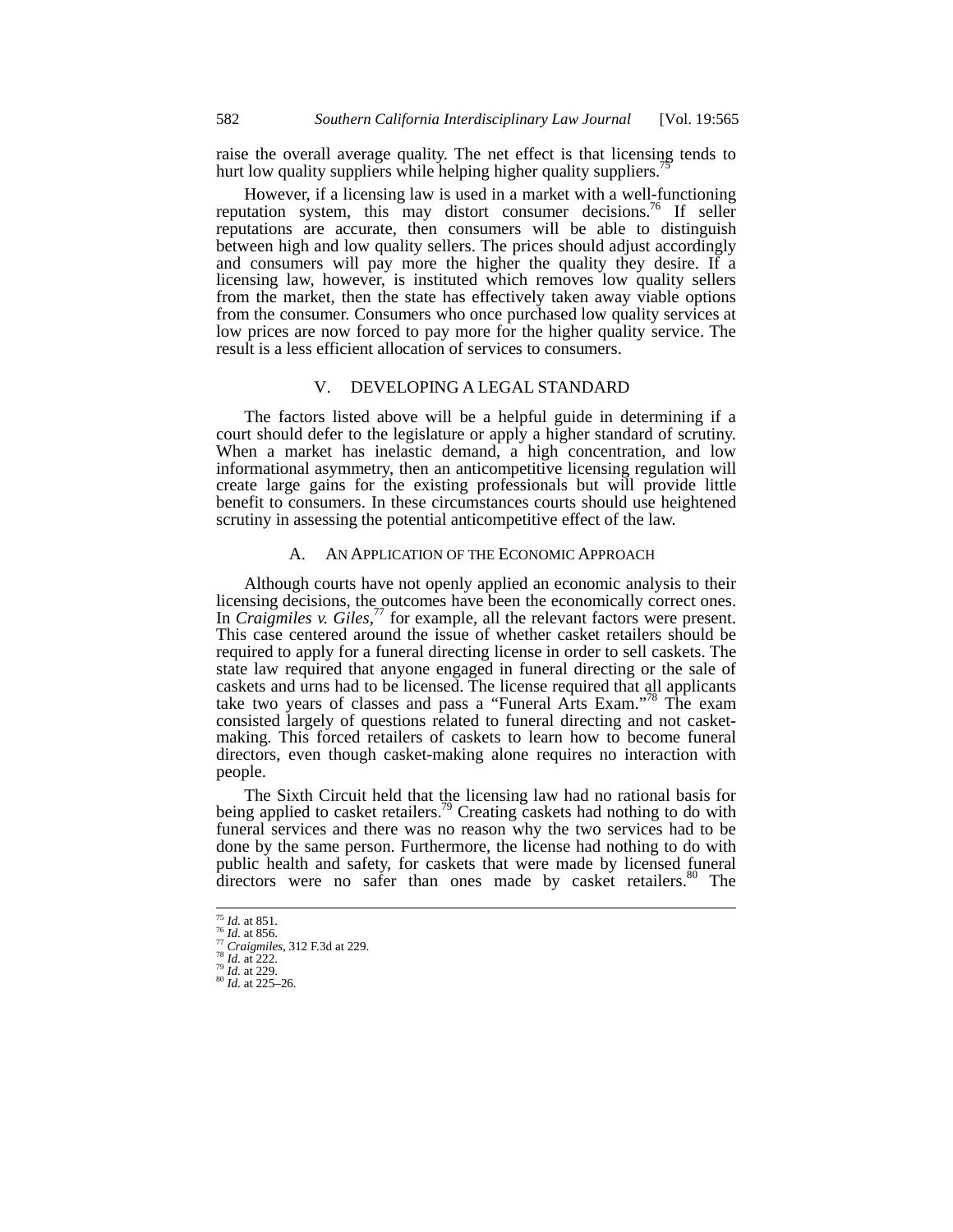amendment to include the retail sale of caskets under the definition of funeral directing was "nothing more than an attempt to prevent economic competition" and the licensing requirement was "directed at protecting licensed funeral directors from retail price competition."<sup>81</sup> For these reasons, the court found that there was a violation of the Fourteenth Amendment's Due Process clause.

From an economic standpoint, this was probably the right outcome. Demand for the product was probably inelastic, there are generally not many substitutes for caskets or urns, both of which were covered by the statute. The absence of alternatives means that funeral directors can make significant gains by restricting casket retailers. The market for funeral directors is also relatively concentrated.<sup>82</sup> Furthermore, this was a market where there did not appear to be a severe problem of informational asymmetry. Consumers can see the casket once its completed and can inspect it for any defects right away. Since it is a fairly simple product, the lag time between when consumers receive the product and when they can detect any problems is likely to be very short. Finally, and rather grimly, this is a service that will probably be used more than once. Since the seller is concerned with retaining customers, he will be attentive to maintaining a reputation. Given these three factors, the court should have been particularly suspicions of the intent of the licensing law, and it arrived at the correct economic conclusion.

# B. WHY ANTITRUST ECONOMICS AND HEIGHTENED SCRUTINY?

Even though an economic analysis of licensing laws is contrary to the current deferential position of both Constitutional and antitrust law, courts are better suited than legislatures to stop the abuses of licensing. Legislatures are susceptible to regulatory capture when there is a small and highly interested group in favor of a law and the opponents are a widely dispersed and generally disinterested majority. Furthermore, courts have had a great deal of experience in analyzing anticompetitive behavior through antitrust cases. Finally, an economic approach to licensing will help to bring more consistency in the case law than the current standard.

The concentrated gains and dispersed costs make licensing laws particularly vulnerable to regulatory capture. In "The Theory of Economic Regulation,"83 George Stigler explains regulatory capture and how a costbenefit analysis from the perspective of voters and legislators can explain why legislatures sometimes pass laws that cause an overall loss for society. When a legislator has a choice between bestowing gains to a strongly opinionated minority or giving a small benefit to each member of a largely apathetic majority, it is in the legislator's interest to choose to help the minority. This is because the minority is much more likely to vote for the legislator in return for his or her help, but for a member of the majority the

<sup>&</sup>lt;sup>81</sup> Id. at 227.<br><sup>82</sup> Bruce Mohl, *Life's Last Buy Requires Plan and Patience*, BOSTON GLOBE, Aug. 27, 1995, at Metro/Region 1. <sup>83</sup> George J. Stigler, *The Theory of Economic Regulation,* 2 BELL J. ECON. & MGMT. SCI. 3 (1971).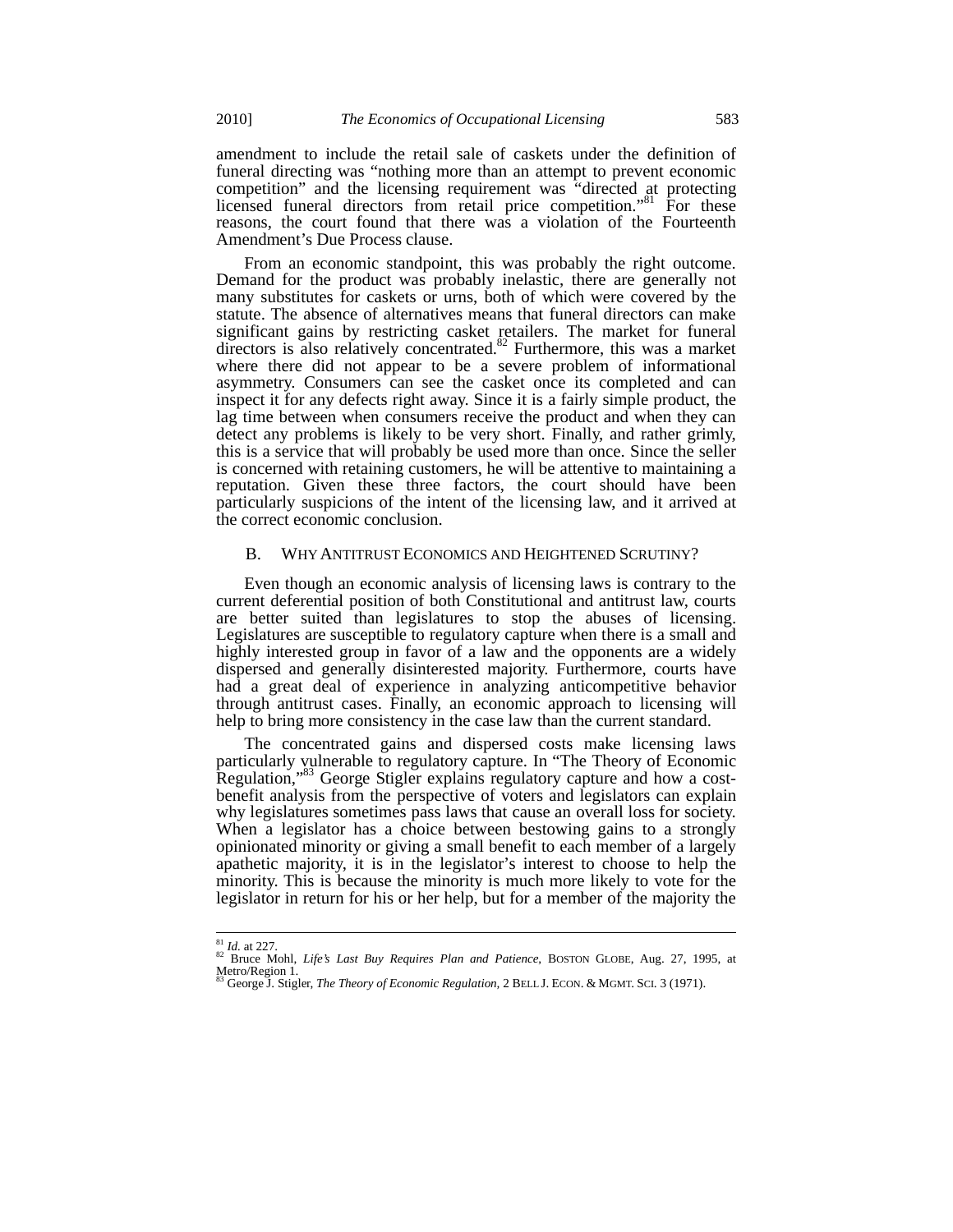benefit is so small that it will probably not have any effect on how he or she will vote.<sup>84</sup> Such is the case with licensing, which Stigler presented as the quintessential example of regulatory capture.<sup>85</sup> Licenses have the effect of raising the salaries of existing members of a profession, which makes it an attractive law for this group to lobby for. The average consumer will only see a small increase in the cost of the services those professionals provide. Due to such a small cost, no individual consumer has a sufficient incentive to vote against or organize to stop an abusive licensing law. The result is that a small group of professionals will be highly motivated to lobby and consumers will do nothing, even though the net costs to the consumers will probably be greater than the benefits the professionals receive.<sup>86</sup>

In addition to the distorted incentives of voters, licensing laws are susceptible to capture because unlike certification laws where a neutral state agency sets the standards, licensing boards are generally made up of members of the regulated profession.<sup>87</sup> Even if a licensing law was passed for altruistic reasons, the board that executes those laws will be made up of members who have a vested interest in the regulations. The risk of regulatory capture and the presence of financially interested parties have led some scholars to argue that the Fourteenth Amendment and the Sherman Act should be able to reach licensing laws.<sup>88</sup> Since federal judges are appointed and have no personal interest in the licensing regulations, it is believed that they would be better able to determine if the regulations are actually in the public's interest.

Not only do courts have a more neutral perspective, but the development of antitrust law demonstrates that the judiciary may have greater institutional competence in isolating and stopping anticompetitive behavior. Over the past century, Congress has had limited involvement in antitrust law. The Sherman Act is the cornerstone of antitrust law, but for all of its importance, the most powerful sections are surprisingly short. Sections one and two of the Sherman Act contain only 180 words.<sup>89</sup> The relevant parts state that:

Every contract, combination in the form of trust or otherwise, or conspiracy, in restraint of trade or commerce among the several States, or with foreign nations, is hereby declared to be illegal. Every person who shall make any contract or engage in any combination or conspiracy hereby declared to be illegal shall be deemed guilty of a felony.

Every person who shall monopolize, or attempt to monopolize, or combine or conspire with any other person or persons, to monopolize any

 $\frac{84}{85}$  *Id.* at 10–11.<br><sup>85</sup> *Id.* at 13.

<sup>&</sup>lt;sup>86</sup> *Id.* at 14 ("The costs of licensing imposed upon any one consumer will be small; it will not be economic for that consumer to combat the drive for licensure.").  $\frac{87}{5}$  Gellhorn, *supra* note 1, at 26.

<sup>88</sup> See Einer Richard Elhauge, *The Scope of the Antitrust Process*, 104 HARV. L. REV. 668 (1991); Robert G. McClosky, *Economic Due Process and the Supreme Court*, 1962 SUP. CT. REV. 34, 46 ("But most men would probably feel that an economic right such as freedom of occupation, was at least as vital to them as the right to speak their minds.").

 $15 \text{ U.S.C.S. }$ §§ 1, 2 (2009).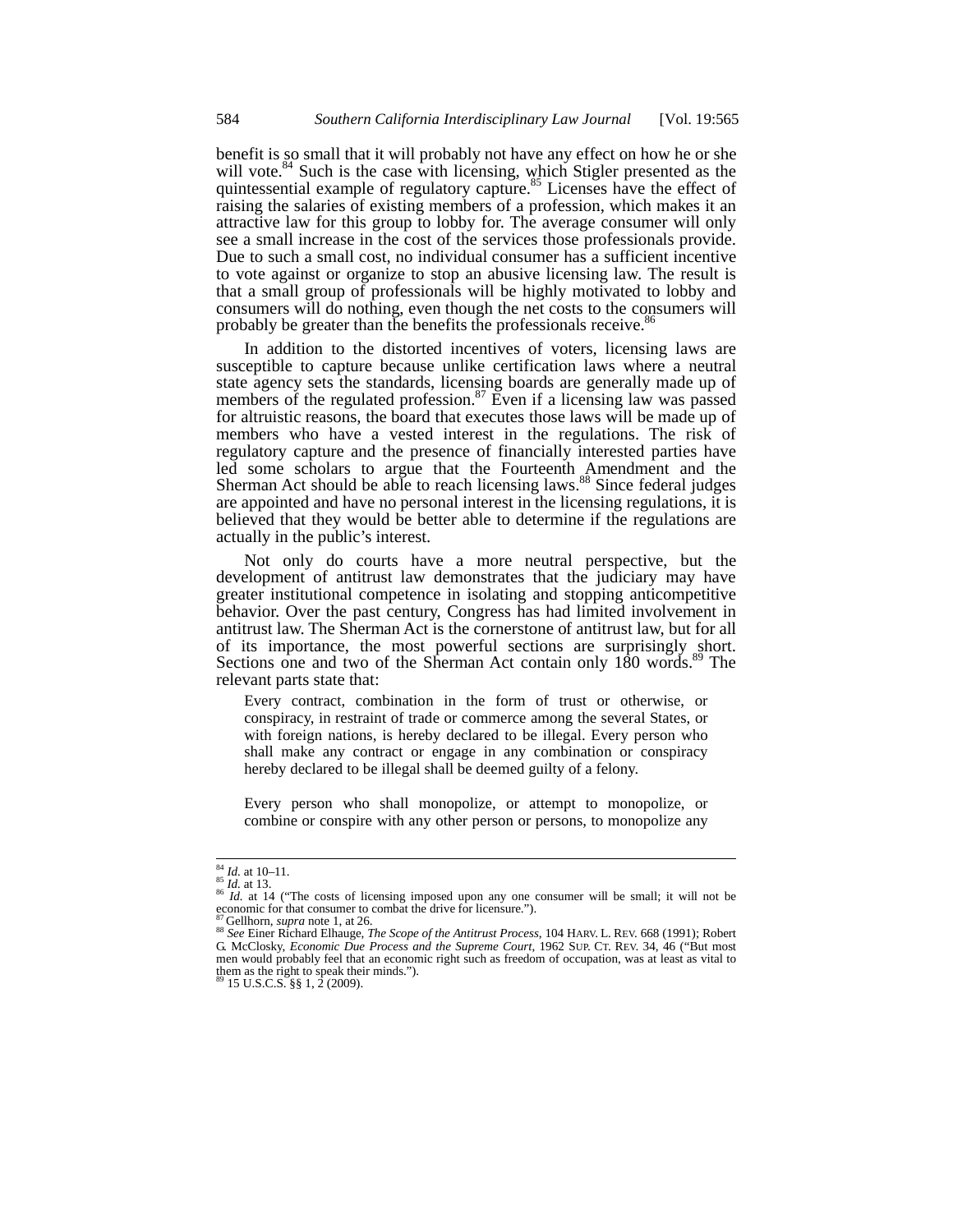part of the trade or commerce among the several States, or with foreign nations, shall be deemed guilty of a felony.

Beyond these words, it has been the judiciary that has developed more specific rules against price-fixing,<sup>90</sup> horizontal agreements,<sup>91</sup> market divisions,  $92$  and tying arrangements.  $93$  In its long history, antitrust law has operated more like common law;  $94$  it has been the courts, not Congress, which have identified which actions are anticompetitive and when such actions are outweighed by gains in efficiency. While it may generally be true that legislatures are better suited for analyzing detailed and factually complicated issues, in antitrust law, courts have led the way. This institutional ability and experience seems appropriate for handling the anticompetitive effects of licensing laws.

Finally, this narrower and more limited analysis should prevent a return to *Lochner* and create greater consistency in the case law. Rather than defining a sweeping right to practice one's trade, an economic analysis only seeks to stop certain anticompetitive uses of licenses. By reducing the scope of the rule, judges can strike down abusive licensing laws without being accused of judicial activism. Another advantage of an economic approach is that it does not require courts to make fact intensive inquiries about the policy implications of state laws and the health and safety effects of those laws. The current standard requires courts to make determinations regarding state interests, an issue with which the courts are often unfamiliar. Instead, the focus will be shifted to economic factors, which courts have analyzed many times in a large body of antitrust cases. Issues such as inelastic demand have been addressed repeatedly in the eighty years of cases dealing with the Sherman Act.

This narrower standard should also bring greater consistency to the case law regarding licenses because the current rational basis standard has led to a wide divergence of decisions. Compare the cases of *Schware<sup>95</sup>* and *Barsky*. <sup>96</sup> In *Schware*, a lawyer was denied entrance to the state bar because the board believed he had not shown good moral character.<sup>97</sup> Schware had been a member of the Communist Party and was denied his license because of his membership.<sup>98</sup> The Supreme Court reversed the state bar's denial of a license on the grounds that it violated Due Process, stating that "[a]ny qualification must have a rational connection with the applicant's fitness or capacity to practice law."99 In *Barsky* on the other hand a doctor's medical license was suspended for six months because of a prior conviction for

<sup>&</sup>lt;sup>90</sup> United States v. Socony-Vacuum Oil Co., Inc., 310 U.S. 150 (1940).

<sup>&</sup>lt;sup>91</sup> Addyston Pipe & Steel Co. v. United States, 175 U.S. 211 (1899).<br><sup>92</sup> United States v. Topco Assocs., 405 U.S. 596 (1972).<br><sup>93</sup> Ill. Tool Works Inc. v. Indep. Ink, Inc., 547 U.S. 28 (2006).<br><sup>94</sup> Nw. Airlines, Inc. v. enjoy more flexibility and act more as common-law courts than in other areas governed by federal statute.").<br><sup>95</sup> Schware v. Bd. of Bar Exam'rs of N.M., 353 U.S. 232 (1957).<br><sup>96</sup> *Barsky*, 347 U.S. at 442.<br><sup>97</sup> *Schware*, 353 U.S. at 232.<br><sup>99</sup> *Id.* at 238. 99 *Id.* at 239.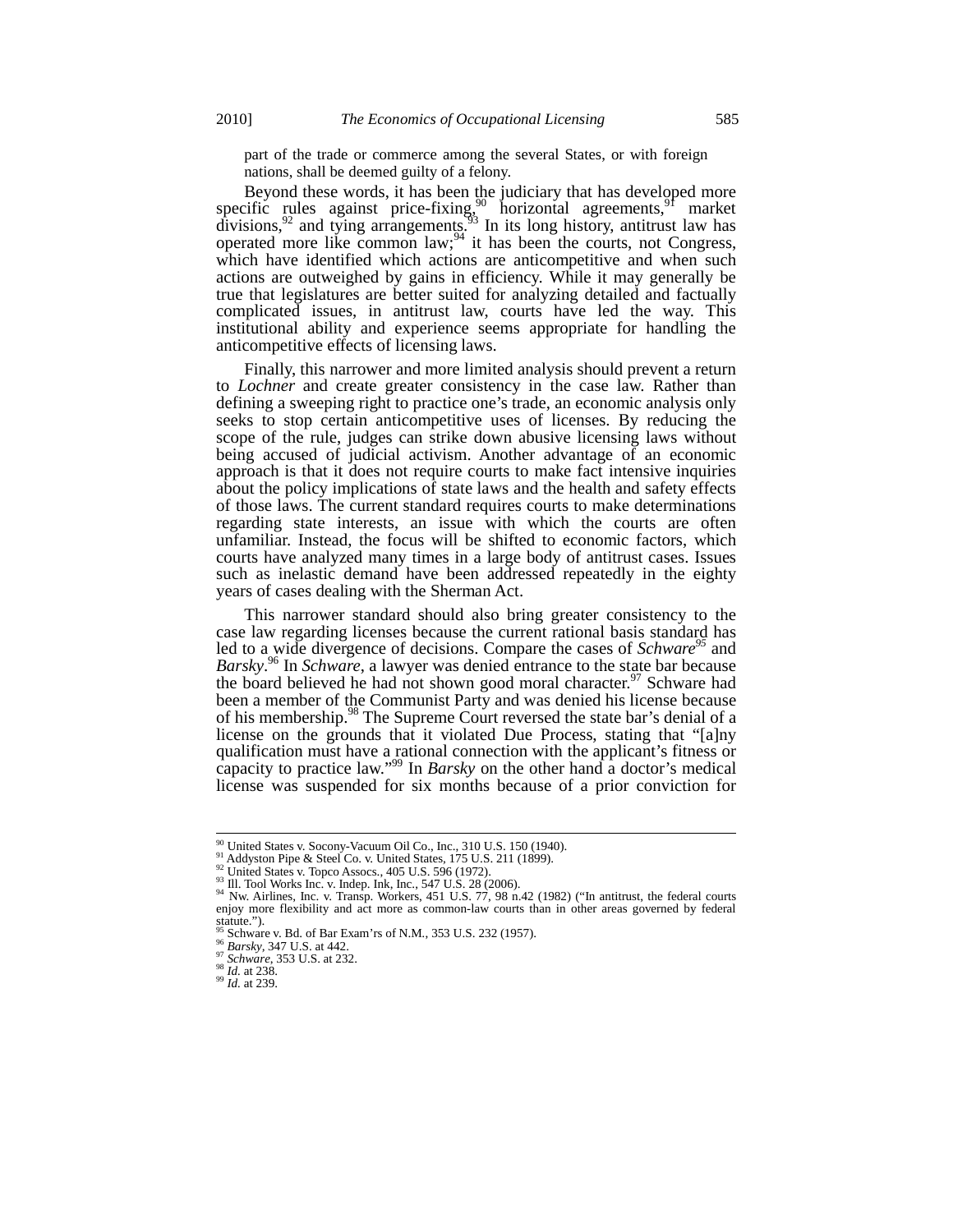failing to produce papers to the Committee on Un-American Activities.<sup>100</sup> The licensing regulations allowed for disciplinary action against any physician convicted of a crime. The conviction in *Barsky* resulted from the doctor's refusal to produce records related to his involvement in the Joint Anti-Fascist Refugee Committee.<sup>101</sup> In that case, the Court upheld the state's licensing restriction as well as the license suspension. It is difficult to see why producing papers to the Committee on Un-American Activities is related to the practice of medicine but a person's association with the Communist Party is unrelated to the practice of law. An analysis based on more objective observations of the market conditions could provide greater certainty and consistency in judgments in situations such as these.

# VI. CONCLUSION

It would be a tedious task to have to determine what skills are necessary for every occupation. What training does an egg trader really need, and how many hours must a barber practice before becoming proficient? And even if these questions could be answered, what happens when new methods are developed or if a whole new occupation arises? It would indeed be difficult for courts to separate all the necessary from unnecessary licensing requirements, but this is precisely how courts have tried to solve the problem. The problem is about more than finding connections between the license requirements and the occupation, it is about how licenses can be a device to aid or exploit the market. An analysis of how licenses impact the market clarifies what motivates those who pursue anticompetitive licenses and when they will succeed. Licensing has some similarities with cartels, but this is just a starting point. Ultimately licenses are both more harmful and more beneficial than even the best run cartel.

Instead of avoiding the question for fear of striking down beneficial licensing laws, courts should look for common patterns that will expedite the process of reviewing licensing laws. Courts have identified and remedied private anticompetitive behavior and the same cases and rules can be adapted to strike down anticompetitive regulations. Licenses can serve a procompetitive purpose; they can inform consumers and raise the quality of services that professionals provide, but without greater intervention, the number of bad licensing laws will continue to grow. By reviewing licensing laws under an economic test, courts will be able to better target licensing abuses. The presence of inelastic demand, a low number of competitors, and a functioning reputation mechanism are all indications that the abuse of the licensing law will be highly profitable and that consumers are already capable of acquiring information without regulation. In these circumstances, courts should be particularly suspect of any justification given for a license. Since courts will also be able to draw upon decades of antitrust case law, the application of this test should be easier than analyzing the health and safety impact of each licensing law. The debate

<sup>&</sup>lt;sup>100</sup> *Barsky*, 347 U.S. at 442.<br><sup>101</sup> *Id.* at 444.